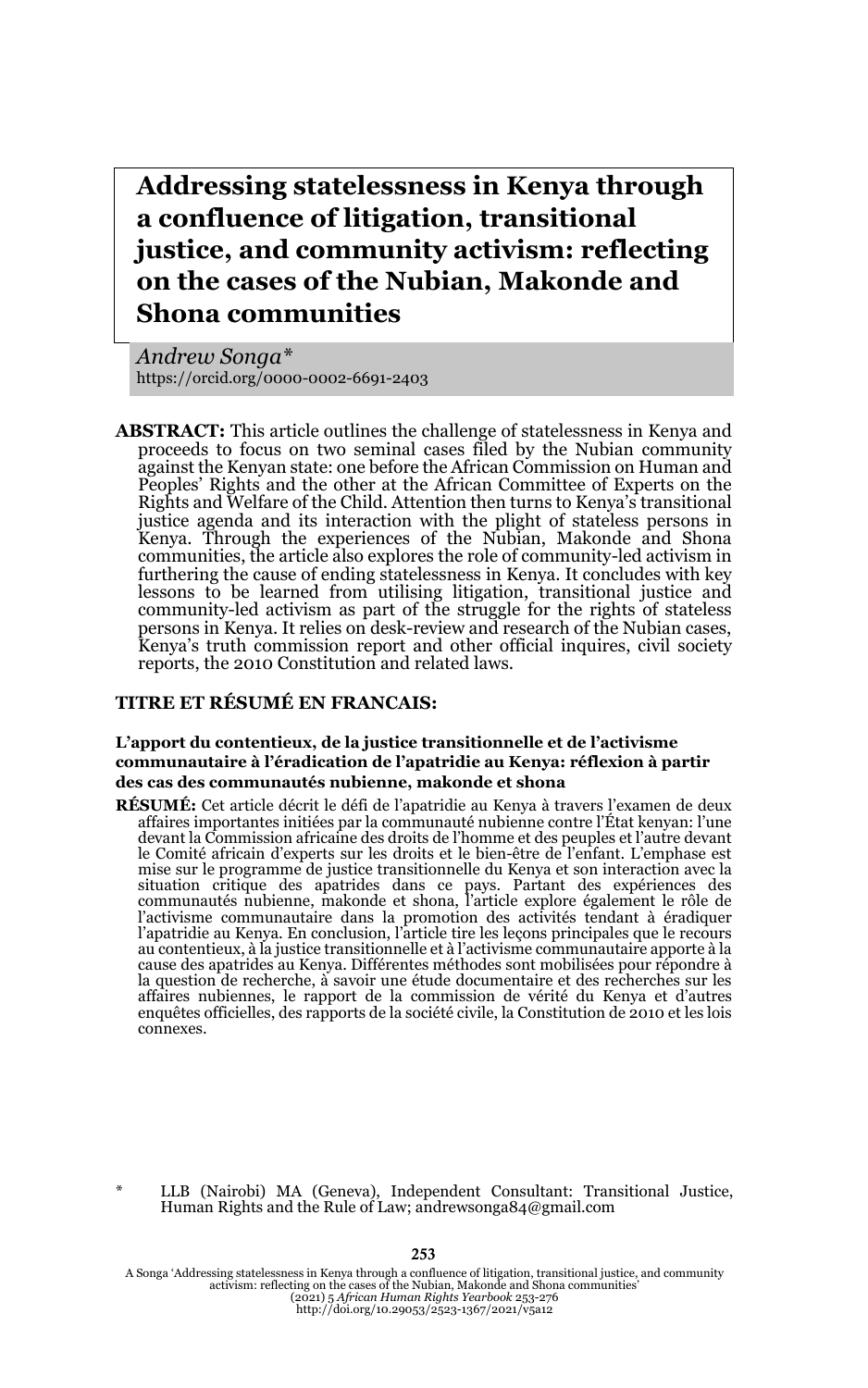- **254** *Songa/Reflecting on the cases of the Nubian, Makonde and Shona communities*
- **KEY WORDS:** statelessness, transitional justice, community led activism, litigation, Kenya

#### **CONTENT:**

|               | Introduction                                                                      | 254 |
|---------------|-----------------------------------------------------------------------------------|-----|
|               | 1.1                                                                               | 254 |
| $\mathcal{P}$ | Enforcing the rights of stateless persons through strategic litigation in         |     |
|               |                                                                                   |     |
|               | Communication 317/2006: The Nubian Community in Kenya v Kenya  257<br>2.1         |     |
|               | Communication 2/2009: Institute for Human Rights and Development<br>$2.2^{\circ}$ |     |
|               | in Africa (IHRDA) and Open Society Justice Initiative on behalf of                |     |
|               |                                                                                   | 259 |
|               | 2.3                                                                               | 261 |
| 3             | Kenya's transitional justice agenda, a connection with strategic                  |     |
|               | litigation and its impact on the rights of stateless persons in Kenya  262        |     |
|               | How the transitional justice agenda addressed the rights of stateless<br>3.1      |     |
|               |                                                                                   | 263 |
|               | Leveraging reform to obtain redress through community activism:                   |     |
|               |                                                                                   |     |
|               | 4.1                                                                               |     |
|               | 4.2                                                                               |     |
|               | Conclusion                                                                        | 274 |
|               |                                                                                   |     |

# **1 INTRODUCTION**

### **1.1 The concerns of stateless persons in Kenya**

The 1954 Convention relating to the Status of Stateless Persons (1954 Convention) defines a stateless person as one who is not considered as a national by any state under the operation of its law. This is complemented by the 1961 Convention on the Reduction of Statelessness (1961 Convention) which outlines the rules that govern the conferment and non-withdrawal of citizenship. There is also *de facto* statelessness which denotes people who are denied the rights and protections of citizenship due to being unable to obtain proof of their nationality, residency or other form of qualifying for citizenship.<sup>1</sup> Despite this guidance, the United Nations High Commissioner for Refugees (UNHCR) estimates that there are at least 3.9 million stateless people around the world and that this number could actually be as high as 10 million.<sup>2</sup>

Statelessness contravenes the right to nationality which is enshrined in the Universal Declaration of Human Rights, in other treaties, jurisprudence and state practice.<sup>3</sup> With the right to nationality violated, stateless persons are consequently hindered from fully participating in public life and are denied access to basic rights such as education, health, property ownership and free movement.4 These

3 CA Batchelor 'Statelessness and the problem of resolving nationality status' (1998) 10 *International Journal of Refugee Law* 156.

<sup>1</sup> BK Blitz 'Statelessness, protection and equality' (2009) 3 *RSC Policy Briefing Series* 1.

<sup>2</sup> https://www.unhcr.org/blogs/better-statistics-to-help-end-statelessness/ (accessed 3 September 2021).

<sup>4</sup> Batchelor (n 3) 159.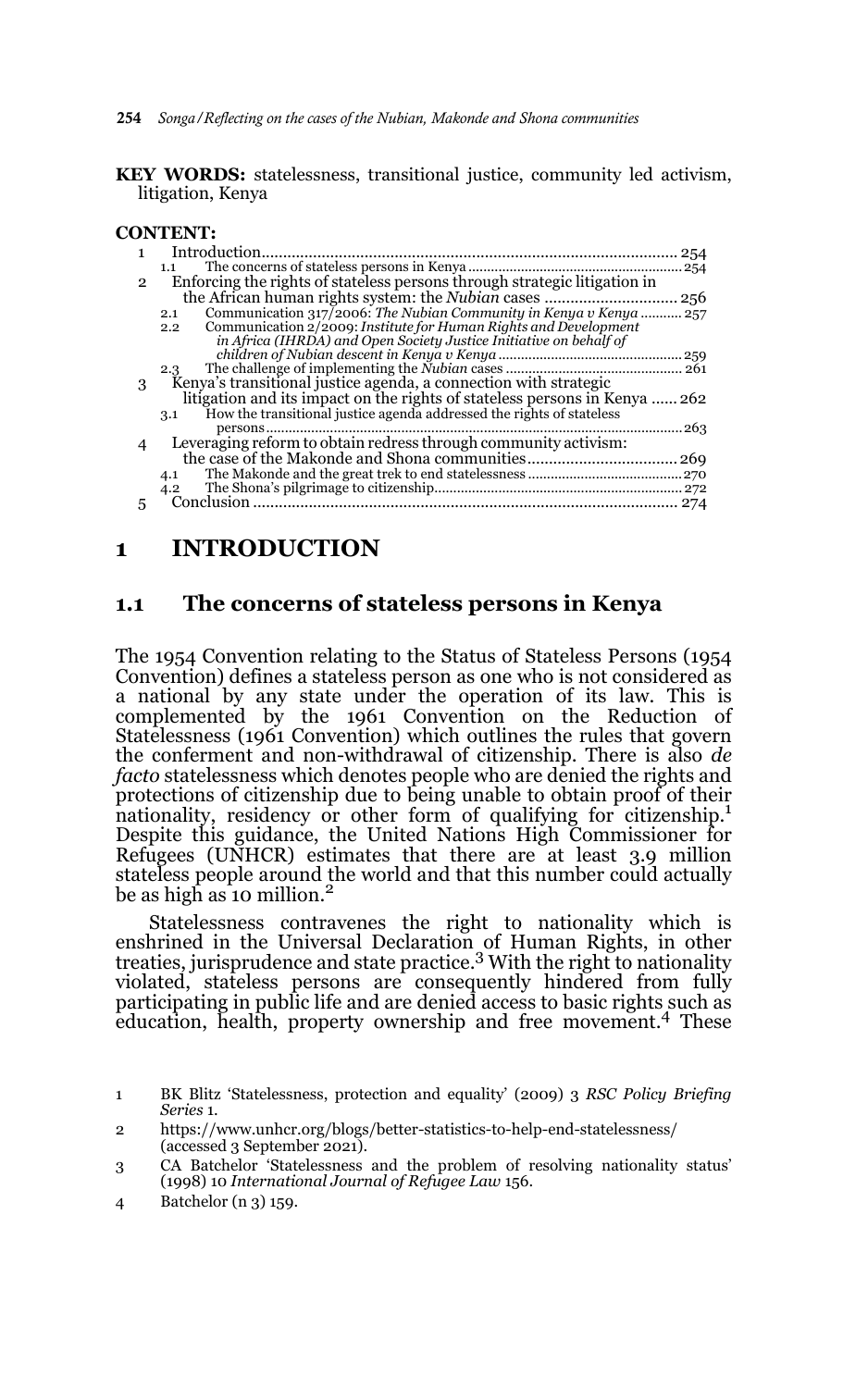challenges are compounded by the fact that numerous states are yet to institute procedures to determine statelessness, yet these are essential to facilitating a pathway to nationality for stateless persons.5 Additionally, some nationality laws have embedded discriminatory practices in relation to conferring of nationality and created gaps by failing to fully contemplate safeguards in relation to the acquisition, loss and deprivation of nationality. It is in this context that Kenya grapples with the issue of statelessness.

Both *de jure* and *de facto* statelessness have in fact been the experience for various communities in Kenya. The 2008 report of the Presidential Special Action Committee to address specific concerns of the Muslim community in regard to alleged harassment and discrimination in the application and enforcement of the law stated that

there are stateless persons of African origin, e.g. the Nubians, Makonde, Wachangamwe, Washirazi and other ethnic groups from East Africa, whose issues have not been resolved despite there being a constitutional provision on their right to apply for Kenyan citizenship.<sup>6</sup>

In 2016, UNCHR estimated that the population of stateless persons in Kenya stood at 18 500. The origins of statelessness for these communities lay in both legal and administrative causes. Prior to 27 August 2010, Kenya's constitution and legal framework on the acquisition, restoration, retention and loss of citizenship had gaps and insufficient safeguards which occasioned statelessness for some individuals.<sup>7</sup>

In addition to not ratifying the 1954 Convention, Kenya's laws had failed to domesticate the safeguards on statelessness that are in its treaty obligations under the African Charter on Human and Peoples' Rights (African Charter), the African Charter on the Rights and Welfare of the Child (African Children's Charter), the International Covenant on Civil and Political Rights (ICCPR) and the Convention on the Elimination of all Forms of Discrimination Against Women (CEDAW). Kenya's laws on nationality were also discriminatory in as far as conferring citizenship to children and spouses was concerned. Illustratively, only Kenyan fathers were deemed as being capable of conferring citizenship to their children and in the case of marriage, foreign women, would gain citizenship only if they were married to Kenyan men.<sup>8</sup>

The lack of sufficient regulation as well as improper outcomes with regard to administrative practices on citizenship also occasioned statelessness.9 One such key example is the vetting policy which

<sup>5</sup> A Edwards & L Van Waas 'Statelessness' in Fiddian-Qasmiyeh, Loescher, Long & Sigona (eds) *The Oxford handbook of refugee and forced migration studies*  $(2014)$  5.

<sup>6</sup> Truth, justice and reconciliation commission 'Volume IIC' (2013) 328.

<sup>7</sup> Kenya National Commission on Human Rights 'Out if the shadows: towards ensuring the rights of stateless persons and persons at risk of statelessness in Kenya' (2010) 5.

<sup>8</sup> Kenya National Commission on Human Rights (n 7) 38-39.

<sup>9</sup> Kenya National Commission on Human Rights (n 7) 6.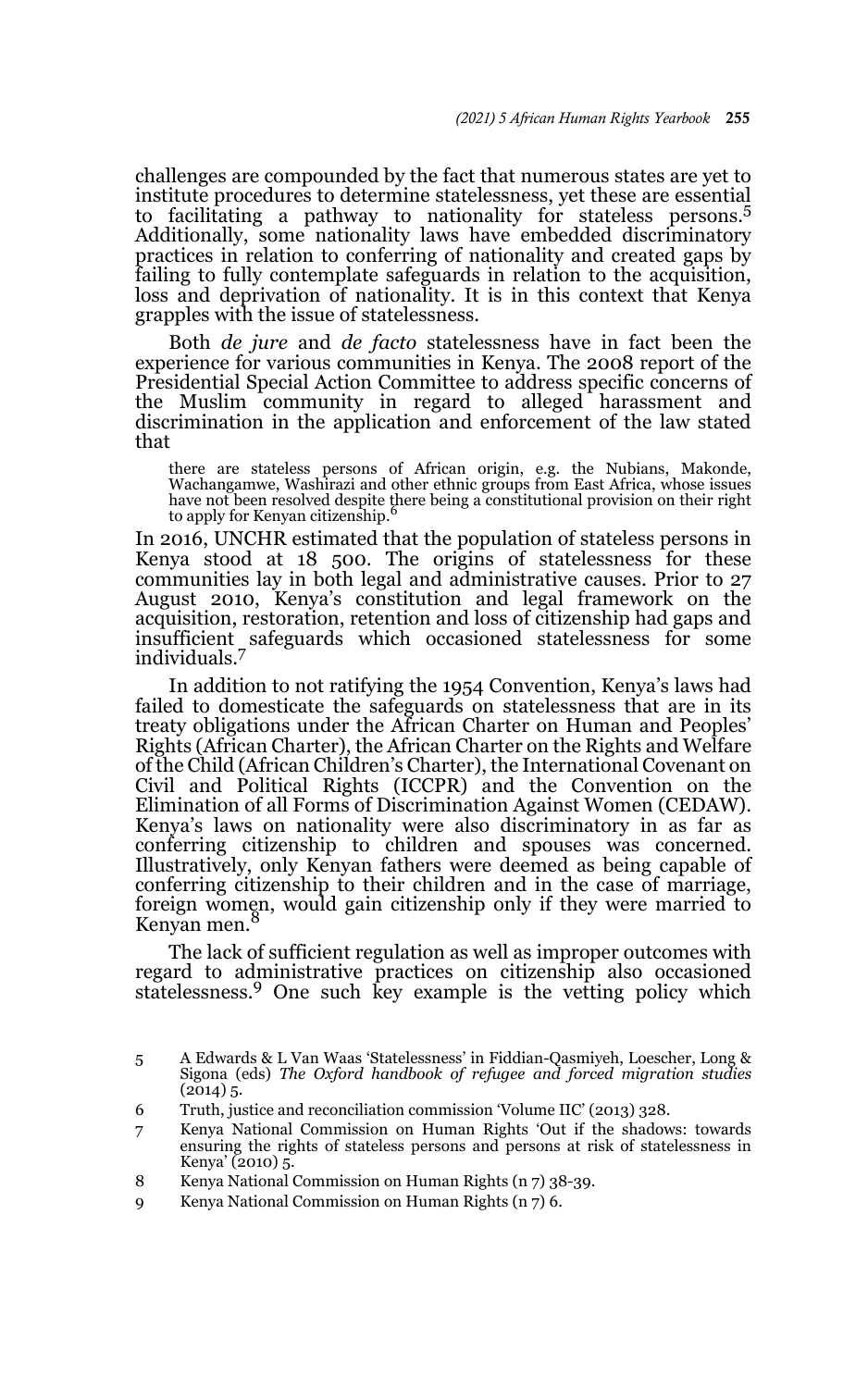precedes the acquisition of national identity cards and passports for selected groups. Against a historical backdrop of ethnic stigmatisation, some of the communities saw their right to nationality prejudiced rather than protected by this vetting policy. A seminal example of this was in the period of 13 November to 4 December 1989 when the Kenyan government through a legal notice subjected Kenyans of Somali descent to a screening exercise which resulted in many of them either being denied registration or having their already issued identity cards cancelled.<sup>10</sup> Furthermore, a 2007 report by the Kenya National Commission on Human Rights (KNCHR) concluded that the vetting process in addition to not being properly anchored in law, introduced unjustified hurdles in accessing national identity cards for Kenyan Somalis, Nubians and Kenyan Arabs.<sup>11</sup>

These legislative and administrative causes of statelessness have had far-reaching ramifications on the enjoyment of other fundamental rights and freedoms for the persons concerned. In July 2010 KNCHR indicated that stateless persons and those at risk of statelessness endured various degrees of curtailment of their right to education, the right to work and the right to property.12 The affected communities have deployed various strategies to challenge the violation of their rights and seek legal reform. This article will now turn its attention to these strategies and how they intersected to bring about change, namely: strategic litigation, transitional justice and community activism.

# **2 ENFORCING THE RIGHTS OF STATELESS PERSONS THROUGH STRATEGIC LITIGATION IN THE AFRICAN HUMAN RIGHTS SYSTEM: THE NUBIAN CASES**

Strategic litigation refers to 'legal action in a court that is consciously aimed at achieving rights-related changes in law, policy, practice, and/ or public awareness above and beyond relief for the named<br>plaintiff(s)'.<sup>13</sup> In this sense litigation becomes an instrument of transformation to advance social progress and the lawyer a 'social engineer and group interpreter'.14 Strategic litigation can be an essential tool in the promotion and protection of the fundamental

12 Kenya National Commission on Human Rights (n 7) 5.

<sup>10</sup> Kenya Human Rights Commission 'Foreigners at home: the dilemma of citizenship in Northern Kenya' (2008) 37.

<sup>11</sup> Kenya National Commission on Human Rights 'An identity crisis? A study on the issuance of national identity cards in Kenya' (2007) 24.

<sup>13</sup> Open Society Justice Initiative 'Strategic litigation impacts: insights from global experience' (2018) 25.

<sup>14</sup> CH Houston http://law.howard.edu/brownat50/BrownBios/BioCharlesH Houston.html (accessed 13 July 2021).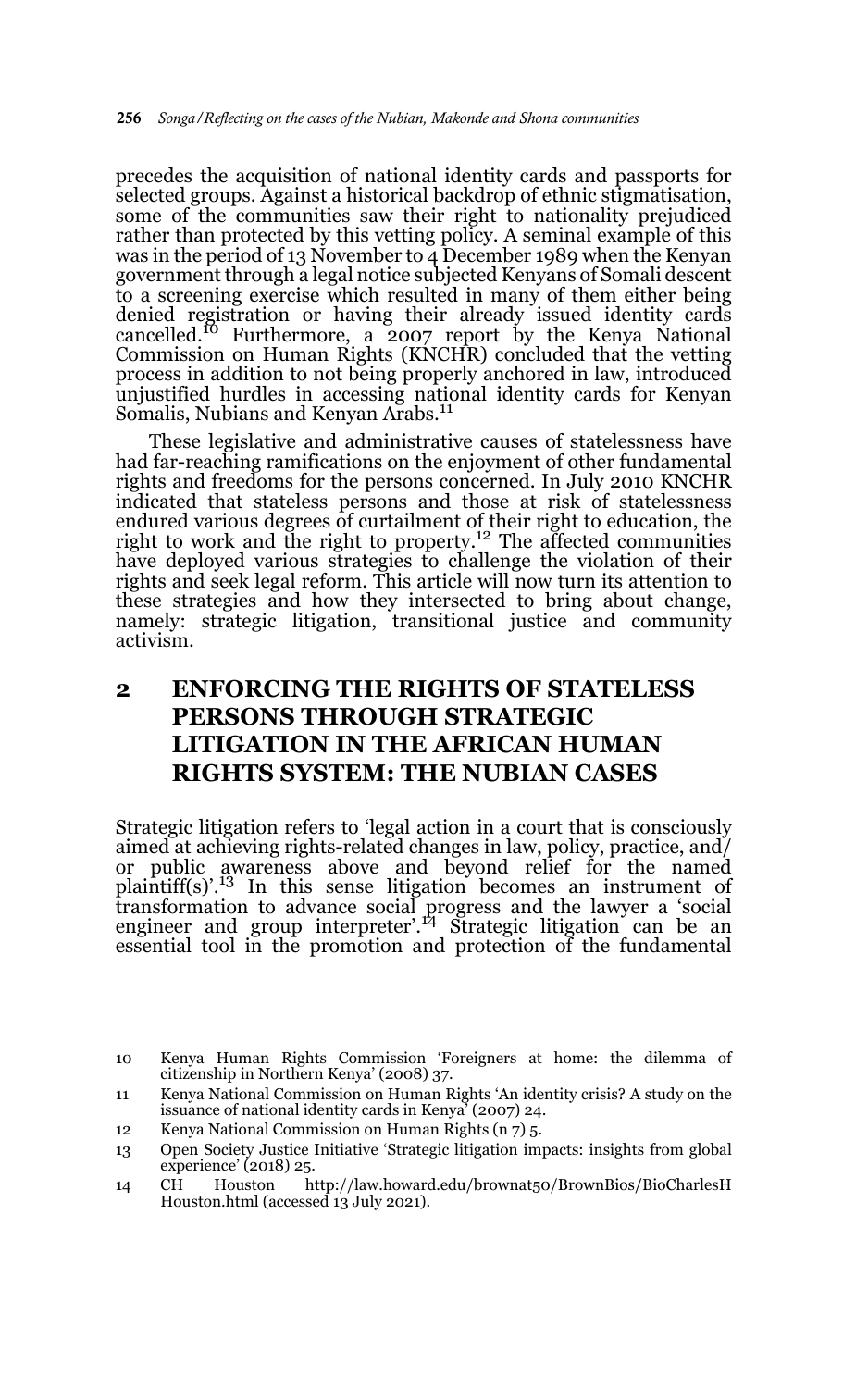rights and freedoms for vulnerable groups as anchored on the respect for the rule of law and legal accountability.<sup>15</sup> Over time, such litigation has acquired a credible track record of furthering the domestication of human rights norms by way of judicial recognition and enforcement.<sup>16</sup>

At its best, strategic litigation yields multi-dimensional impact which includes material changes to the case petitioners such as compensation; instrumental changes as reflected in policy, law, jurisprudence and institutional operations; and non-material changes such as indirect shifts in attitudes, behaviours, discourse, and<br>community empowerment.<sup>17</sup> At its worst, strategic litigation can be time consuming, frustrating and occasion backlash against the group seeking redress while also being ineffective towards reforms.<sup>18</sup> It is in this context that two cases by the Kenyan Nubian community within the African human rights system, stand out as a pivotal turning point for the protection of stateless persons in Kenya and throughout the continent.

### **2.1 Communication 317/2006:** *The Nubian Community in Kenya v Kenya*

This case was filed before the African Commission on Human and Peoples' Rights (African Commission) on 23 January 2006 by the Open Society Justice Initiative (OSJI) and the Institute for Human Rights and Development in Africa (IHRDA) on behalf of the Nubian community of Kenya as the complainants. The case stemmed from the historical plight of the Nubian community whose recognition as Kenyan citizens remained contested and occasioned challenges to accessing citizenship-related documents despite them being in the country for over a century. Estimated to be a population of around 100 000 at the time of filing the complaint, the Nubian community in Kenya are descendants of a group that was originally brought from Sudan to form part of the East Africa Rifles within the British colonial army. After discharging their responsibilities, the Nubians were neither granted British citizenship nor repatriated to their original home in the Nuba Mountains in the central part of the Republic of Sudan. Instead, they were allowed to settle in various parts of Kenya but with a considerable number of the community residing in what would become modern-day Kibera within Kenya's capital city Nairobi.

<sup>15</sup> M Roa & B Klugman 'Considering strategic litigation as an advocacy tool: a case study of the defence of reproductive rights in Colombia' (2014) 44 *Reproductive Health Matters* 31.

<sup>16</sup> CM Forster & V Jivan 'Public interest litigation and human rights implementation: the Indian and Australian experience' (2008) 3 *Asian Journal of Comparative Law* 1.

<sup>17</sup> Open Society Justice Initiative (n 13) 19.

<sup>18</sup> H Duffy 'Strategic human rights litigation: bursting the bubble on the champagne moment' (2017) https://hdl.handle.net/1887/59585 (accessed 7 September 2021).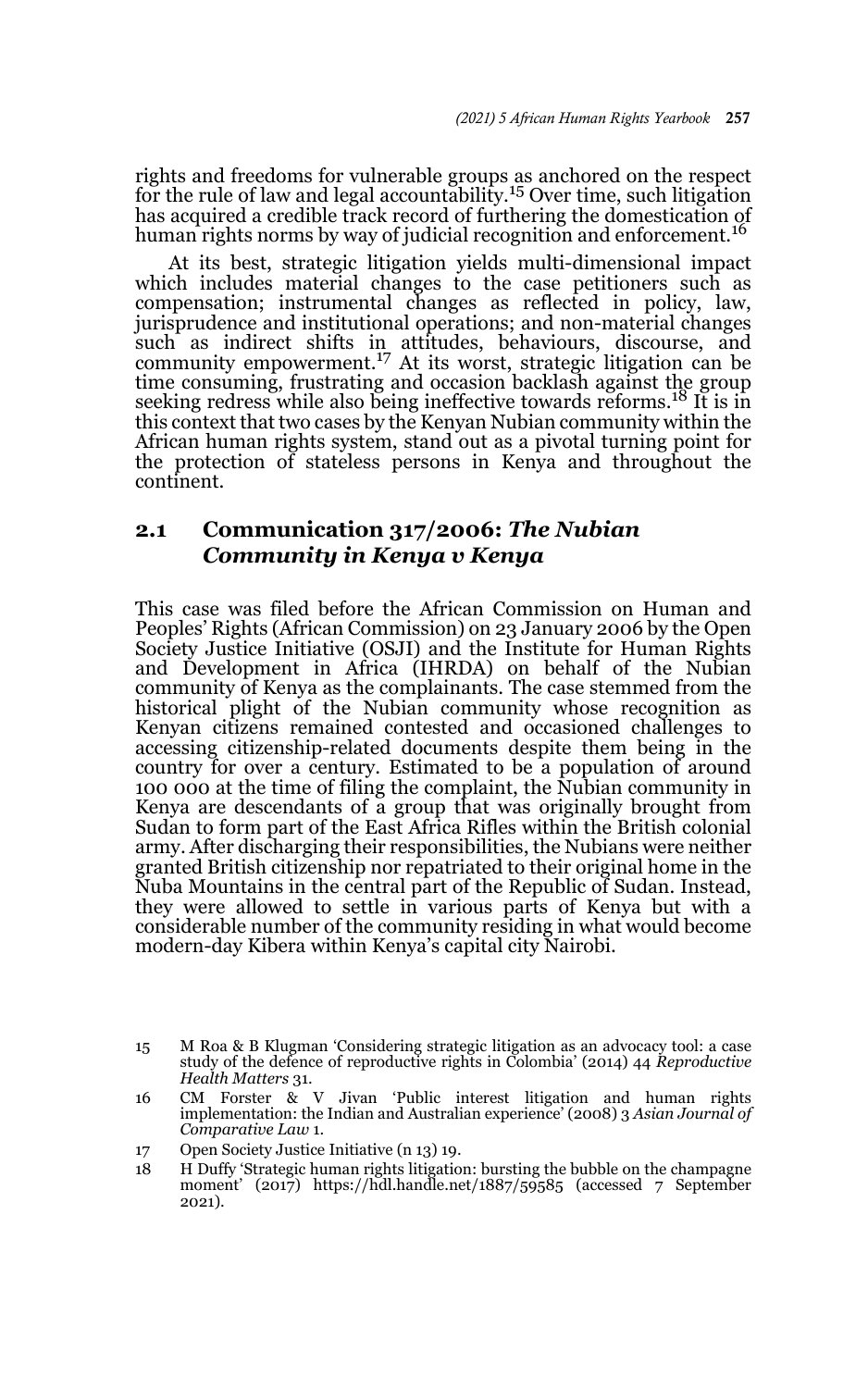Kenya gained its independence on 1 June 1963 but the citizenship status of the Nubian community remained unresolved and cascaded into a series of grievous violations, the primary of which was their nonrecognition as Kenyan citizens and denial of access to identity papers. This then opened the door to further violations in the realm of political participation and in the enjoyment of economic, social and cultural rights. It was on this basis that the Nubian community embarked on the journey to seek legal redress. The litigation commenced at the Kenyan judiciary but this was ultimately frustrated on procedural and substantive grounds.

Procedurally, the Nubian community saw its case, which was filed at the Kenyan High Court in March 2003, frustrated by a series of unreasonable administrative obstacles that would play out for over a year. Illustratively, the community was instructed to obtain 100,000 affidavits as a way of ascertaining the identity of the persons on whose behalf the case had been filed.<sup>19</sup> Additionally, the case file was brought before five different judges but failed to proceed on to the merits; numerous correspondences to the Chief Justice to request for direction<br>on the matter would go unanswered.<sup>20</sup> Substantively, the Kenyan Constitution prior to 27 August 2010 contained a Bill of Rights that only guaranteed the civil and political rights of the individual. This meant that there would be insufficient remedies at the national level to address the violations raised by the Nubian community that pertained to group rights and economic, social and cultural rights. It is on this basis that the community sought recourse before the African Commission.

In considering the admissibility of the case, the African Commission allowed the case to proceed and affirmed its well established test that local remedies ought to be available, effective and sufficient. It expressed itself as follows:<sup>21</sup>

A remedy is considered available if the petitioner can pursue it without impediment. After more than four years, there does not seem to be any realistic prospect of the Complainants' case being heard.

It also concurred that the Kenyan Constitution did not protect economic rights and group rights. $^{22}$ 

On the merits, the Kenyan state was found to have violated various rights under the African Charter with respect to the Nubian community. Kenya was held to have violated the right to freedom from discrimination (article 2) and the right to equality before the law and equal protection of the law (article 3) as it was established that the Nubian community had been subjected to the vetting process which was deemed arbitrary, lacking foundation in Kenyan law, prone to abuse and furthered marginalisation which made it both irrational and

<sup>19</sup> *The Nubian Community in Kenya v Kenya,* Communication 317/2006, African Commission on Human and Peoples' Rights, Thirty Eighth Annual Activity Report (2015) para 31.

<sup>20</sup> *The Nubian Community in Kenya v Kenya* (n 19) para 31 & 32.

<sup>21</sup> *The Nubian Community in Kenya v Kenya* (n 19) para 55.

<sup>22</sup> *The Nubian Community in Kenya v Kenya* (n 19) para 60.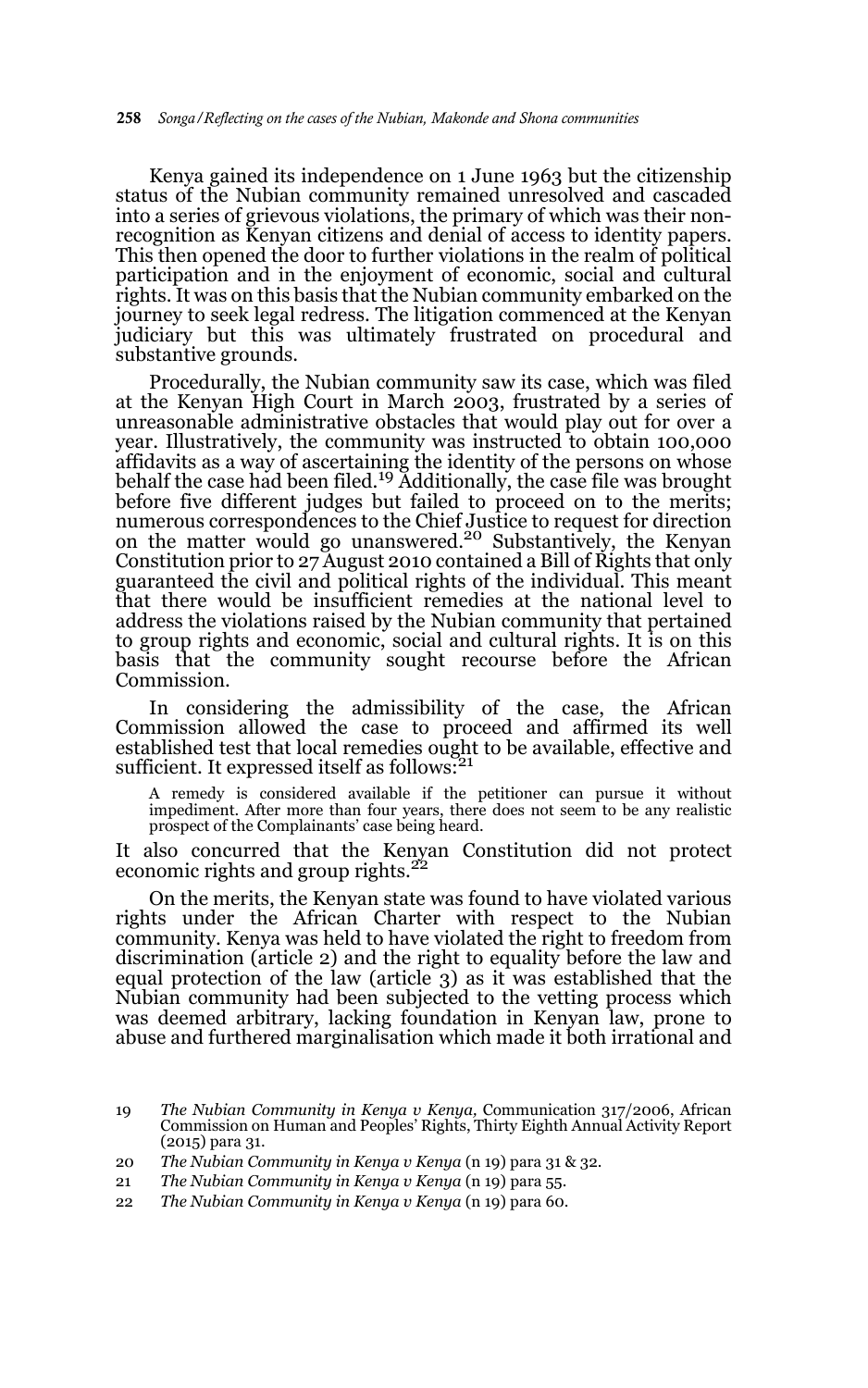unjustifiable.23 This exposed the Nubian community to statelessness and hence a violation of the right to recognition of one's legal status as provided for under article 5 of the African Charter.

On the right to property under article 14 of the African Charter, the African Commission held that the occupation and use rights that were granted to the Nubians for over a century with respect to Kibera was sufficient for that land to be considered the Nubian's communal property. This was essential as the community had been subjected to a series of forced evictions under the guise that they were residing on government land.<sup>24</sup> In recognition of how obtaining identity documents were a facilitator to effective public participation and access to basic services, the African Commission held that Kenyan state was consequently liable for violating the Nubian community's right to freedom of movement, right to participate in government, right to work, right to health, right to education and the protection of the family and vulnerable groups.

In a decision rendered in February 2015, the African Commission instructed the Kenyan state to implement various remedies. First, they were required to put in place objective, transparent and nondiscriminatory criteria and procedures for the determination of Kenyan citizenship. Second, they were required to accord recognition and security of tenure for the Nubian community with respect to Kibera while also ensuring that any evictions from Kibera were compliant with international human rights standards.

## **2.2 Communication 2/2009:** *Institute for Human Rights and Development in Africa (IHRDA) and Open Society Justice Initiative on behalf of children of Nubian descent in Kenya v Kenya*

This case was filed on 20 April 2009 in keeping with the overall plight of the Nubian community as stated in the case filed before the African Commission but this time with a focus on the Nubian children; hence its filing before the African Committee of Experts on the Rights and Welfare of the Child (African Committee) and reliance on the African Children's Charter. The essence of the case was that the right to nationality for Nubian children was prejudiced by their parent's difficulty to access identity documents on the basis of discriminatory practices by the state. Nubian parents who had difficulty in accessing identity documents themselves encountered difficulties in having the birth of their children registered. Additionally, under Kenyan law, a birth registration certificate was not proof of citizenship and thus Nubian children whose parents' citizenship status remained precarious would also have their status rendered ambiguous until reaching the of

<sup>23</sup> *The Nubian Community in Kenya v Kenya* (n 19) para 133.

<sup>24</sup> *The Nubian Community in Kenya v Kenya* (n 19) para 161.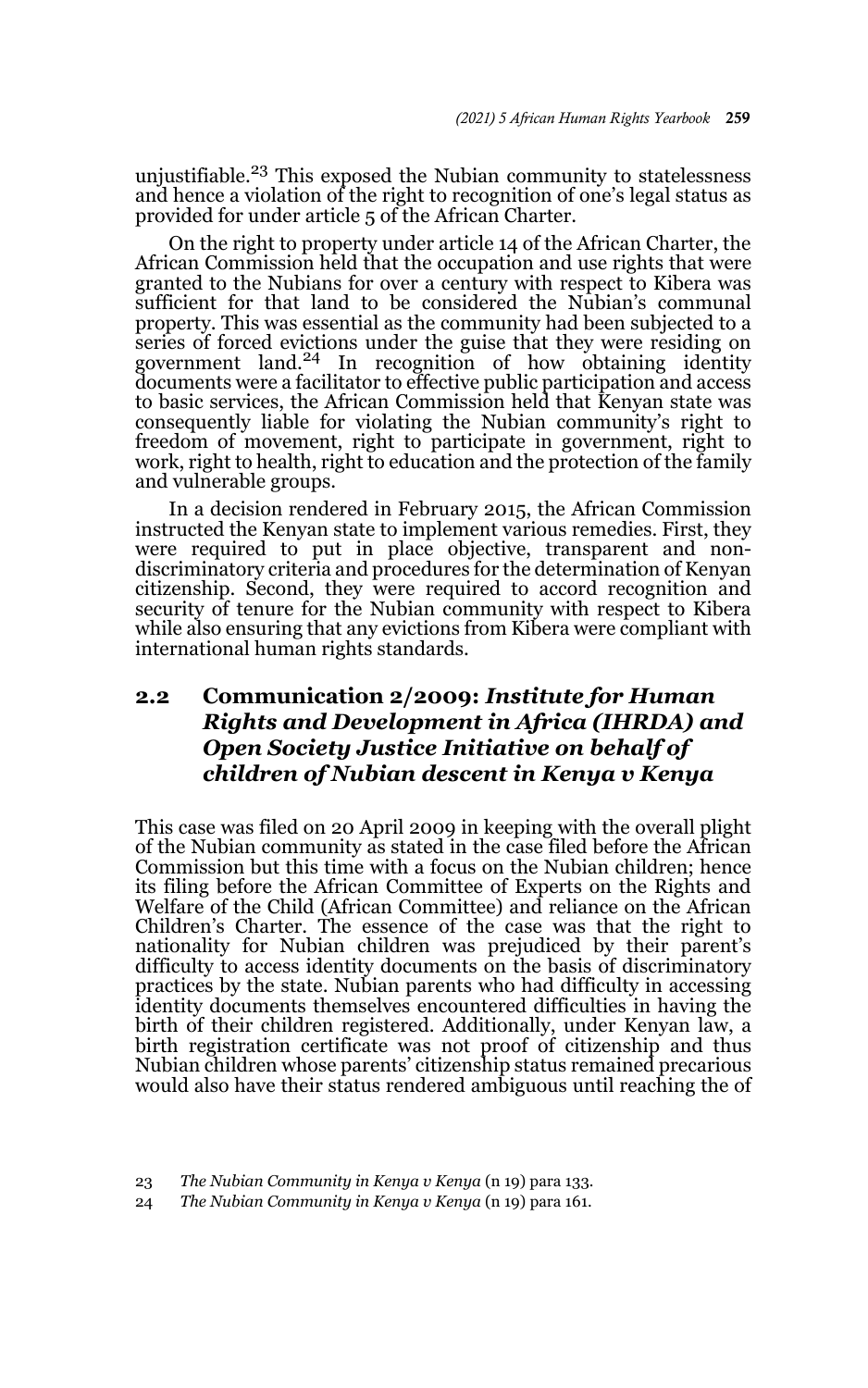18 years when they could themselves apply for a national identity card and be subjected to the vetting process.

As with the African Commission, the African Committee declared this case to be admissible on account of the fact that the Nubian community had endured unduly and unreasonably prolonged delays before the Kenyan High Court when they sought redress at the national level.25 In the absence of a response from the Kenyan state, the African Committee proceeded to find them liable for various violations under the African Children's Charter. The fact that children of Nubian descent were essentially left without acquiring nationality until attaining the age of 18 years was deemed to be a violation of the right to acquire nationality as provided for in article 6 of the African Children's Charter. The African Committee further concurred with the complainants that despite the existing pathways to citizenship by birth, descent, registration and naturalisation, a significant number of Nubian children in Kenya had been left stateless.26

The Kenyan state was also found to have violated the principle of non-discrimination under article 3 of the African Children's Charter. This violation stemmed from the lengthy and arduous process of vetting (including requiring them to demonstrate the nationality of their grandparents, as well as the need to seek and gain the approval of Nubian elders and governmental officials).27

This was deemed to be a deprivation of any legitimate expectation of nationality and rendering them effectively stateless.28 The vetting process was also castigated for its erosion of the dignity of Nubian children and its non-compliance with the principle of the best interests of the child. In addition to violating the right to nationality and the principle of non-discrimination, the Kenyan state was also found to have consequently violated the right to health and the right to education as enshrined in articles 14 and  $11(3)$  of the African Children's Charter respectively.29

The African Committee on 22 March 2011 pronounced a series of remedial measures to be undertaken by the Kenyan state. The Kenyan government was required to institute all necessary legislative, administrative and other measures to ensure that Nubian children who

- 25 *Institute for Human Rights and Development in Africa (IHRDA) and Open Society Justice Initiative on behalf of children of Nubian descent in Kenya v Kenya*, Communication 002/2009, African Committee of Experts on the Rights and Welfare of the Child, Seventeenth Session Report (2011) para 34
- 26 *Institute for Human Rights and Development in Africa (IHRDA) and Open Society Justice Initiative on Behalf of Children of Nubian Descent in Kenya v Kenya* (n 25) para 49
- 27 *Institute for Human Rights and Development in Africa (IHRDA) and Open Society Justice Initiative on Behalf of Children of Nubian Descent in Kenya v Kenya* (n 25) para 49.
- 28 *Institute for Human Rights and Development in Africa (IHRDA) and Open Society Justice Initiative on Behalf of Children of Nubian Descent in Kenya v Kenya* (n 25) para 55.
- 29 *Institute for Human Rights and Development in Africa (IHRDA) and Open Society Justice Initiative on Behalf of Children of Nubian Descent in Kenya v Kenya* (n 25) para 62 & 65.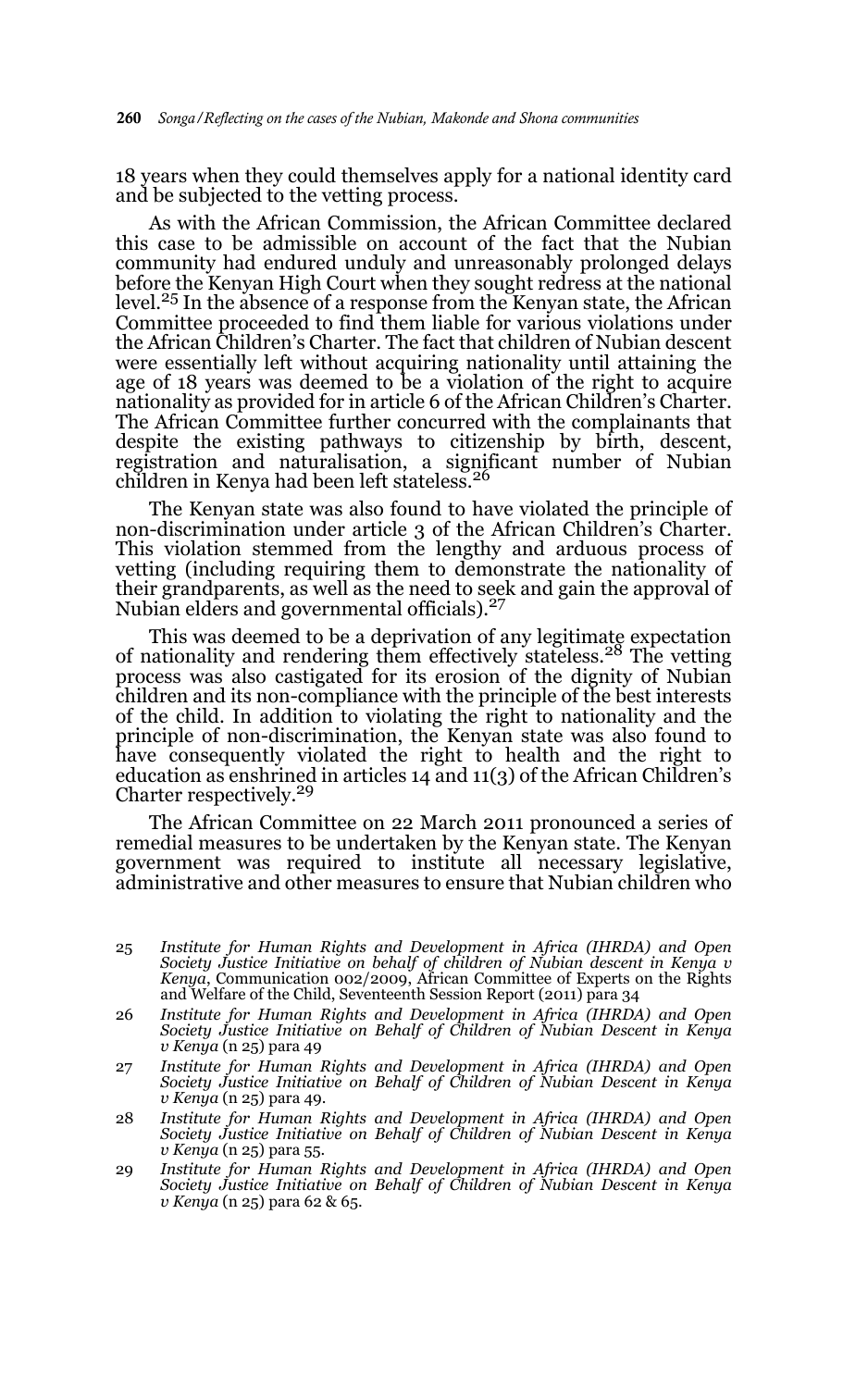had otherwise been rendered stateless could acquire Kenyan nationality and the proof of such nationality at birth. These measures were also required to promptly apply to existing Nubian children whose Kenyan nationality had not been recognised. The Kenyan government was directed to implement a non-discriminatory birth registration process that would see Nubian children registered immediately after birth. On health and education, the Kenyan government was directed to adopt a short term, medium term and long term plan for the realisation of these rights in consultation within the community.

### **2.3 The challenge of implementing the** *Nubian* **cases**

The Nubian cases before the African Commission and African Committee are indicative of the transformative potential of strategic litigation as seen in the jurisprudential value they provided on the right to nationality and remedies for statelessness. The African Committee decision has been heralded as 'a trailblazing interpretation of children's right to a nationality that propels its justiciability in tandem with their economic, social and cultural rights (ESCRs).'30 In a similar vein, the case at the African Commission affirmed that rendering someone stateless through legislative, policy or administrative processes was antithetical to the right to recognition of one's legal status. In both cases, the adjudicative bodies prescribed legislative, policy and administrative measures of reform as part of the remedial actions to address the plight of the Nubian community while also tending to the material impact of strategic litigation by issuing directions on securing community land rights as well as the rights to health and education. These decisions were vital in bridging a gap of protection that lay in the non-responsiveness of the Kenyan government and a constitutional framework that did not sufficiently guard against the risk of statelessness.

Despite these jurisprudential gains, the familiar challenge of nonimplementation of judicial decisions emerged in these cases. With respect to the Nubian Children case, a briefing paper submitted to the African Committee by the complainants in February 2014 (3 years after the decision was issued) painted a grim picture in terms of implementation:<sup>31</sup>

Three years after the Committee's decision, the data gathered in Kibera shows that Nubians still face overtly discriminatory hurdles in obtaining birth certificates. Registration officers retain blanket discretion to request documentary proof before issuing identity documents including birth certificates, and Nubians are disproportionately required to provide additional documentation in support of applications. Requests for additional documents trigger multiple trips to different government buildings, additional travel costs and fees, and a prolonged and intimidating process.

<sup>30</sup> E Fokala & L Chenwi 'Statelessness and rights: protecting the rights of Nubian children in Kenya through the African Children's Committee' (2014) 6 *African Journal of Legal Studies* 358.

<sup>31</sup> Open Society Justice Initiative 'Briefing paper: implementation of *Nubian minors v Kenya*' (2017) 2.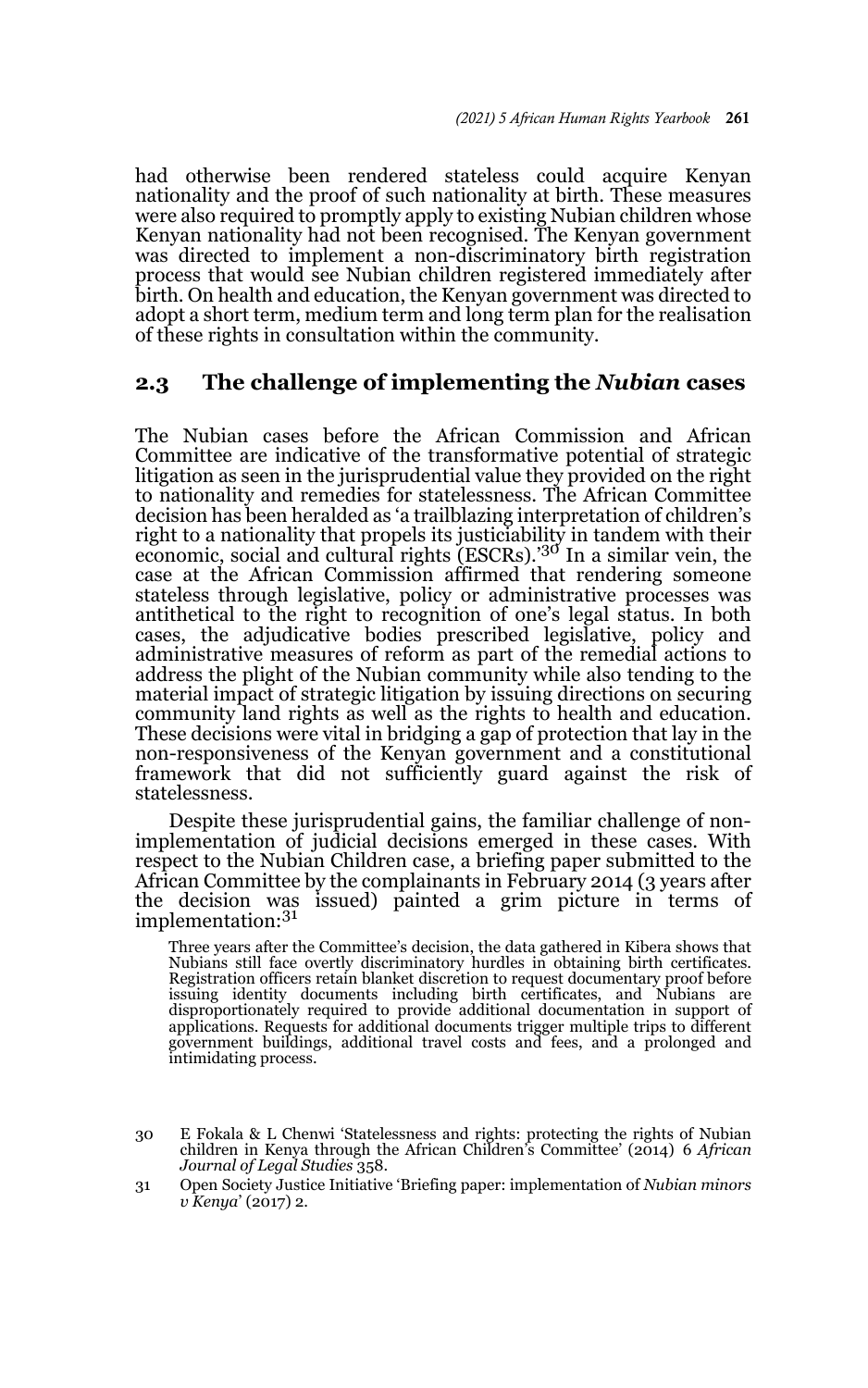Similarly, a commentary sent to the African Commission by the complainants in February 2016 (one year after the decision was issued) indicated that despite a number of positive steps undertaken by the Kenyan government, it was yet to take the necessary steps required to address the African Commission's findings on discrimination in accessing identity documents, including access to proof of citizenship and; property rights and forced evictions.<sup>32</sup>

Yet, occurring alongside these challenges was a pivotal turning point in Kenya's history that would enliven the prospects for constitutional reform and the redress of historical injustices; the reform agenda which emerged from the 2007-08 Post-Election Violence (PEV). The rendering of these decisions from the African human rights system fortuitously converged with an inflection point for the country that would see it reconsider the social contract and seek to further national cohesion and reconciliation. The next section will now turn attention to how the intersection of strategic litigation and transitional justice impacted the rights of stateless persons in Kenya.

# **3 KENYA'S TRANSITIONAL JUSTICE AGENDA, A CONNECTION WITH STRATEGIC LITIGATION AND ITS IMPACT ON THE RIGHTS OF STATELESS PERSONS IN KENYA**

The African Union Transitional Justice Policy (AUTJP) defines transitional justice as

the various (formal and traditional or non-formal) policy measures and institutional mechanisms that societies, through an inclusive consultative process, adopt in order to overcome past violations, divisions and inequalities and to create conditions for both security and democratic and socio-economic transformation.<sup>33</sup>

The measures utilised to this end include truth commissions, criminal prosecutions, reparation programmes, legal and institutional reforms and vetting of public officials but to name a few. In Kenya, while the discussion of establishing a truth commission was broached in 2003, the impetus to finally implement transitional justice measures emerged from the fallout of the country's 2007 general elections.

The 2007 Presidential elections were highly contested and ended in a dispute which triggered an unprecedented level of violence in the country. This caused an estimated 1 300 deaths and the internal displacement of 663 921 persons.34 This violence attracted the intervention of the international community and the leadership of the

<sup>32</sup> Open Society Justice Initiative 'The *Nubian Community in Kenya v Kenya* – Communication 317/06: Comments under Rule 112 relating to implementation' (2016) para 6.

<sup>33</sup> African Union Transitional Justice Policy para 19.

<sup>34</sup> Government of Kenya, Ministry of State for Special Programmes, 'Progress on resettlement of internally displaced persons' (2012).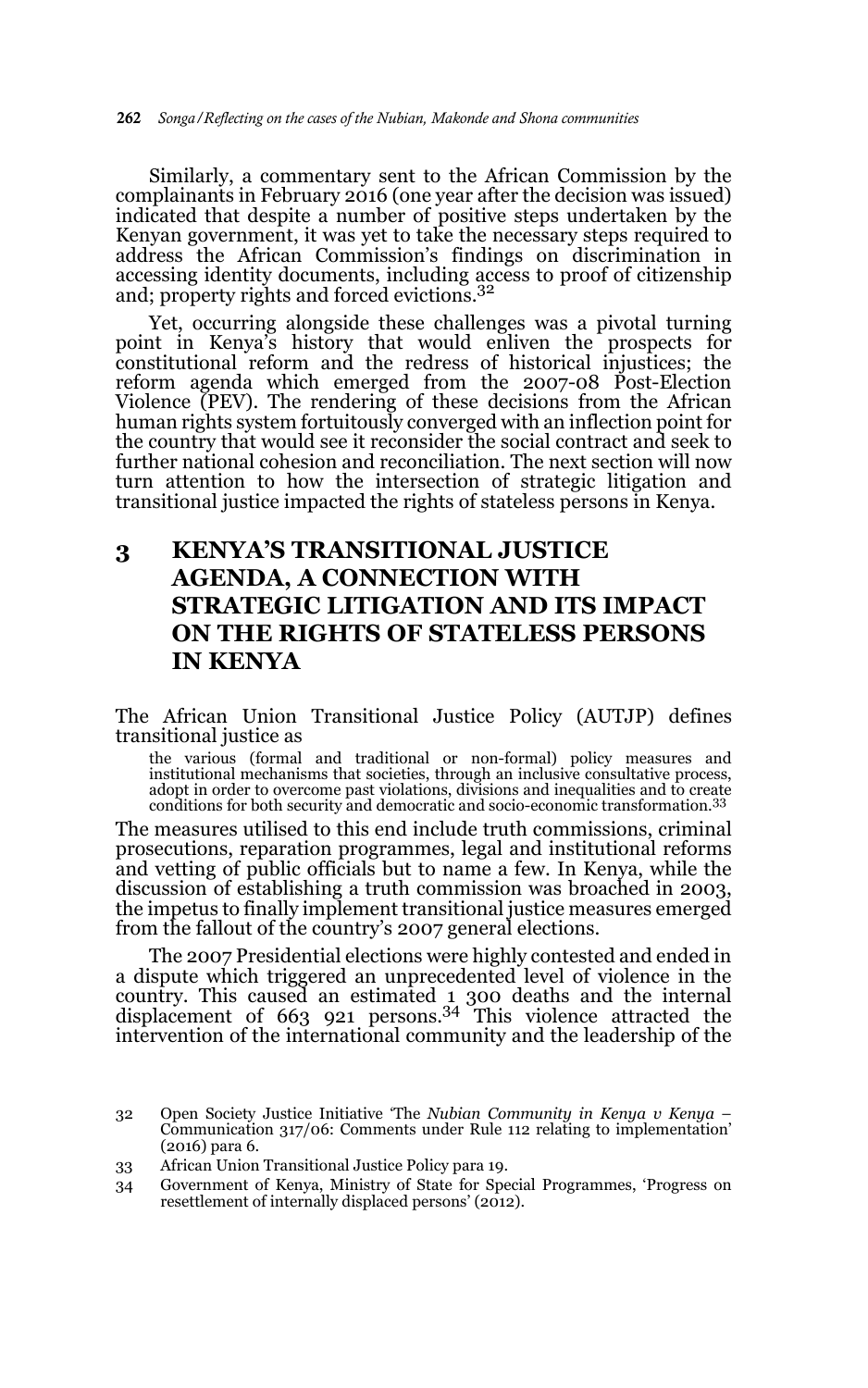African Union (AU) would see the intervention distilled into the Kenya National Dialogue and Reconciliation (KNDR) process which was mediated by a group of eminent personalities led by HE Kofi Anan. The KNDR mediation effort would ultimately see the protagonists of the dispute ratify a roadmap consisting of four agenda items as a pathway out of the crisis. The agenda items were: Immediate Action to Stop Violence and Restore Fundamental Rights and Liabilities (Agenda 1); Immediate Measures to Address the Humanitarian Crisis, Promote Reconciliation, Healing and Restoration (Agenda 2); How to Overcome the Current Political Crisis (Agenda 3); and Long-term Issues and Solutions (Agenda 4). $35$ 

Through these agenda items and in particular Agenda 2 and 4, a transitional justice framework would emerge with the aim of furthering accountability, healing, reconciliation and undertaking reforms. They yielded the Commission of Inquiry into Post-Election Violence (CIPEV) which was mandated to identify those criminally responsible for the violence while also diagnosing the gaps within the country's security apparatus which had enabled the scale of the violence. The Truth, Justice and Reconciliation Commission (TJRC) was also established with a temporal scope of 12 December 1963 to 28 February 2008 and the mandate to inquire into human rights violations, economic crimes, historical land injustices and other historical injustices within that period. There were also institutional reforms aimed at various public sectors such as the judiciary, police and the electoral management body but to name a few. However, the centrepiece of reform was constitutional reform to usher in a new dispensation. While this article cannot exhaustively discuss the breadth of this transitional justice agenda, it will confine itself to highlighting aspects that had an impact on addressing the plight of statelessness.

### **3.1 How the transitional justice agenda addressed the rights of stateless persons**

#### *3.1.1 The Truth, Justice and Reconciliation Commission*

With the breadth of its temporal scope and thematic mandates, the TJRC has been appreciated for providing 'an official record of the state's complicity in serial human rights violations'.36 The TJRC discharged its mandate over a 4-year period from August 2009 to May 2013 and yielded a 4-volume report of 2 210 pages. The report was based on public hearings conducted across the country, 42 465 statements, 1 828 memoranda from Kenyans and an extensive review of past public inquiries and documentation from civil society. The report's findings were organised thematically and it is in this context

<sup>35</sup> Kenya Human Rights Commission 'Wanjiku's journey: tracing Kenya's quest for a new constitution and reporting on the 2010 national referendum' (2010) 14.

<sup>36</sup> International Center for Transitional Justice 'Lessons to be learned: An analysis of the final report of Kenya's Truth, Justice and Reconciliation Commission' https:// www.ictj.org/publication/kenya-TJRC-lessons-learned (accessed 28 July 2021).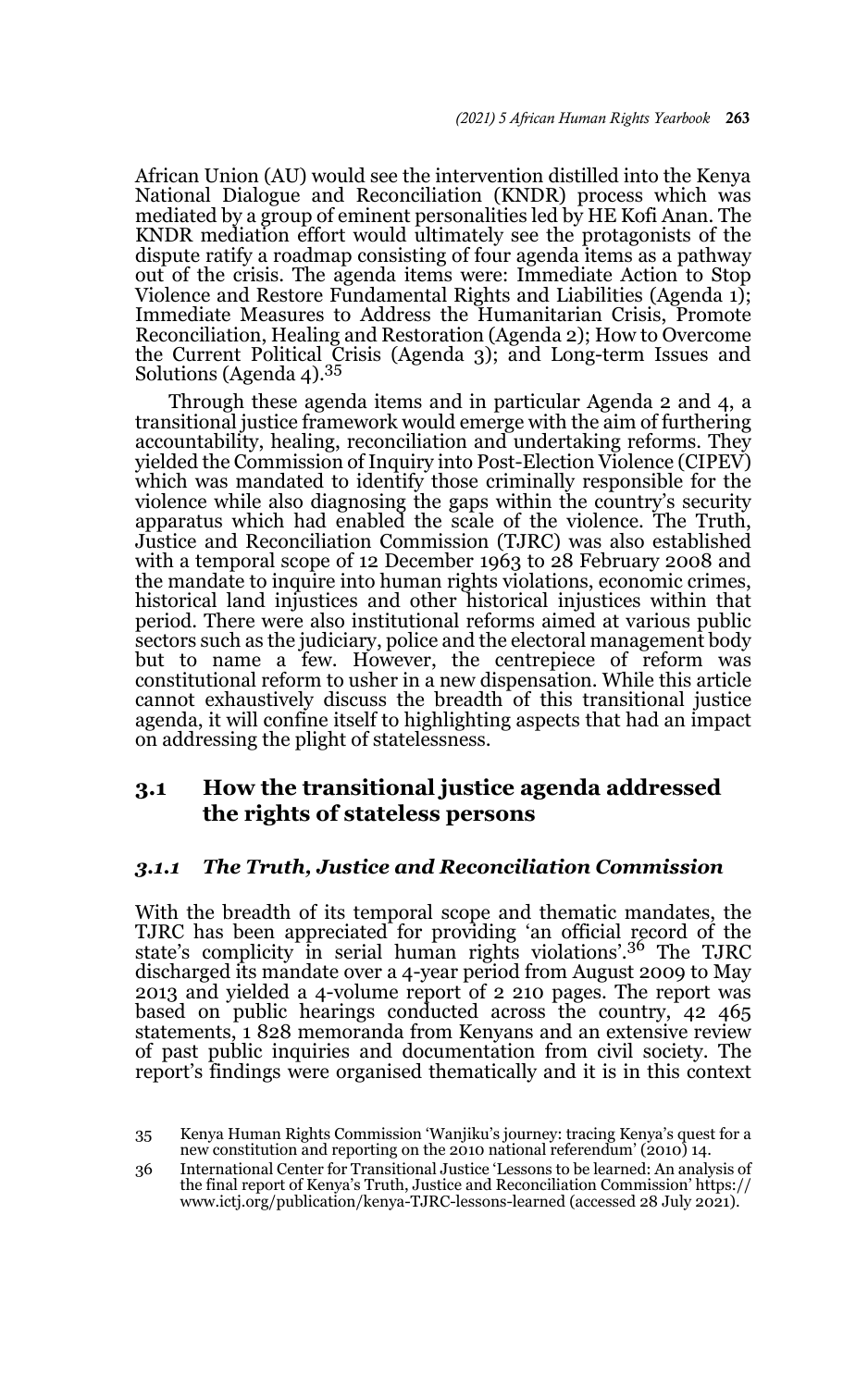that Volume II C addressed the issue of statelessness under the broader discussion of the gross violation of human rights experienced by minority groups and indigenous peoples. As a violation of the right to identity, the TJRC found that Kenya's legal provisions had historically been applied in a manner that excluded certain ethnic groups from accessing citizenship.37

Previous reports such as those by KNCHR and indeed the arguments averred in the Nubian cases within the African human rights system were affirmed during the public hearings of the TJRC. Members of the Nubian community at these hearings decried the lack of effective political representation and participation as well as the loss of economic opportunities which came with the lack of access to identity<br>documents.<sup>38</sup> Furthermore, the TJRC report acknowledged that the Nubians and other minority communities had been negatively portrayed within school curricula, government documents as well as in the public pronouncements of state officials and this had the effect of enhancing the discrimination endured by these communities.<sup>39</sup> The TJRC hearings also accorded the Nubians an opportunity to highlight the violation of their land rights as a result of the non-recognition of their claim to Kibera and the episodes of forced evictions that they had endured over time.40

The Nubian cases were cited by the TJRC as a demonstration of the importance of rights-based education and legal literacy development as a facilitator of access to justice for minority communities. An essential dividend of litigation such as the Nubian cases was that 'they have been empowered to advocate on their own behalf using their understanding of their rights as a group and the Kenya government's duty to protect,<br>promote and fulfil those rights'.<sup>41</sup> The inordinate delays within the national justice system were also recognised by the TJRC as barriers to accessing justice for minority communities such as the Nubians.

Among its findings, the TJRC held that the Nubian, Somali, Galjeel and other Muslim communities in the country had suffered discrimination at the hands of the state due to provisions within laws and regulations on citizenship which denied them equality before the law.<sup>42</sup> The TJRC also held that the state's non-implementation of judicial decisions eroded minority groups' confidence that the national justice system could in fact promote and protect substantive equality.<sup>43</sup> Taking cognisance of the Nubian cases as well as the testimonies adduced during the public hearings, the TJRC recommended that 'obstacles experienced by minority groups such as members of Somali and Nubian ethnic communities in accessing the national identity cards

- 37 Truth, Justice and Reconciliation Commission (n 6) 226.
- 38 Truth, Justice and Reconciliation Commission (n 6) 231.
- 39 Truth, Justice and Reconciliation Commission (n 6) 236.
- 40 Truth, Justice and Reconciliation Commission (n 6) 252.
- 41 Truth, Justice and Reconciliation Commission (n 6) 268.
- 42 Truth, Justice and Reconciliation Commission 'Vol IV' (2013) at 45.
- 43 Truth, Justice and Reconciliation Commission (n 42) 46.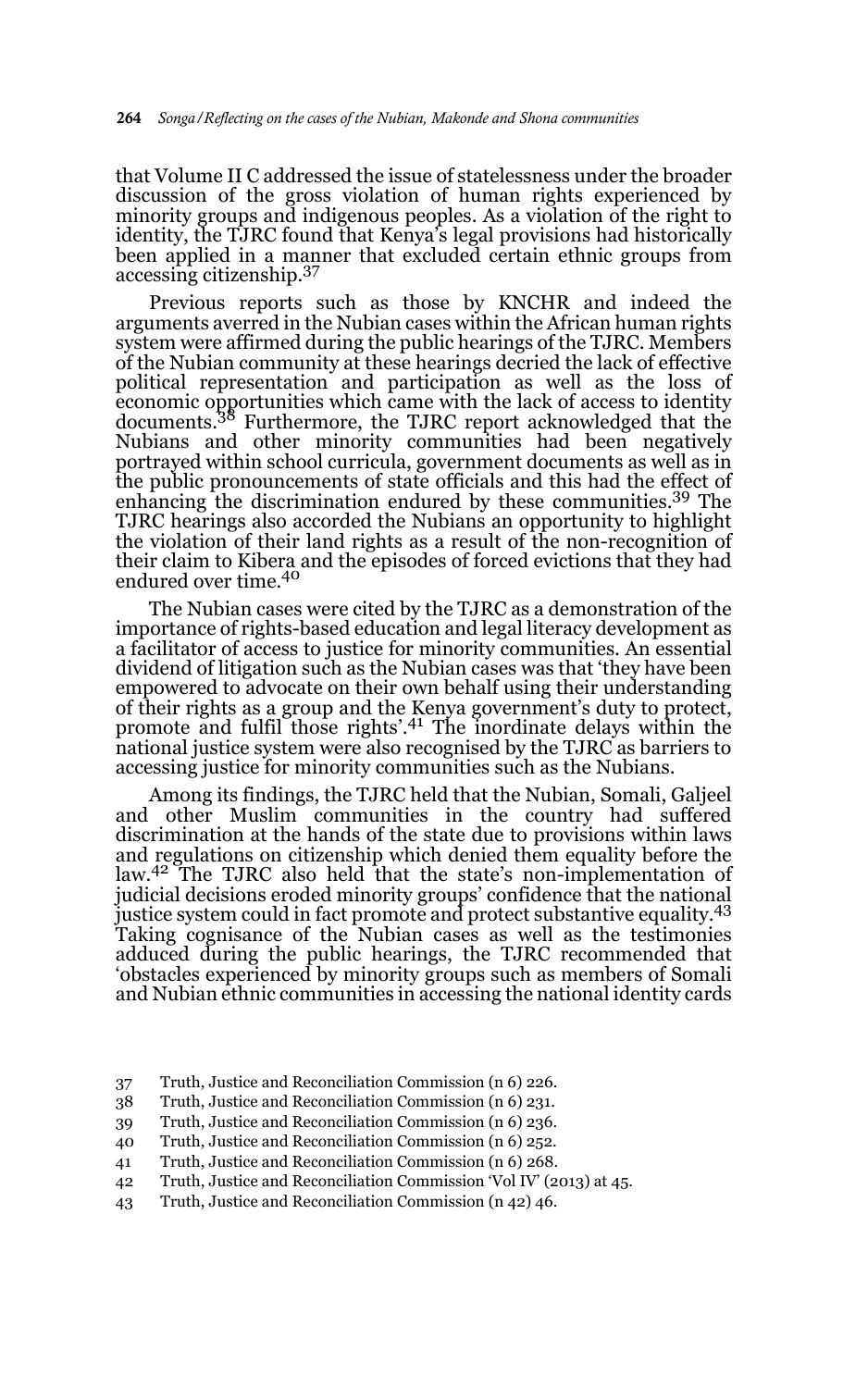be removed within 12 months of issuance of this Report<sup>7</sup>.<sup>44</sup> The implementation matrix developed by the TJRC for its developed by recommendations then went on to emphasise that Nubian case decisions from the African Commission and the African Committee needed to be implemented within 12 months of the TJRC report's publication.

The findings and recommendations of the TJRC report point to the confluence of litigation and truth-seeking processes in a manner that mutually reinforced the objectives of each process. Through the Nubian cases, the TJRC was able to contextualise and make vivid, the discriminatory aspects of Kenya's legal framework pertaining to citizenship and the acquisition of citizenship documents. The Nubian cases and their affirming jurisprudence both enhanced the profile of the Nubian community within the TJRC process and strengthened the probative value of their submissions during the public hearings and through memoranda. As already highlighted, the petitioners in the Nubian cases did point to challenges in implementation of the decisions due to the non-responsiveness and non-compliance of the state with the directions issued by the African Commission and the African Committee. In explicitly referencing the implementation of these case decisions within the implementation matrix of the TJRC report, the TJRC provided renewed impetus and visibility for the cases which could aid the effort by the petitioners to compel the state to comply with the decisions. At this juncture, it is important to also assess the relevant constitutional, legislative and institutional reforms that took place contemporaneously with the TJRC process.

#### *3.1.2 Constitutional, legislative and institutional reforms*

Prior to 2008, there had been a sustained clamour for constitutional reform in Kenya going as far back as 1991.45 This was part of a wider call from civil society and the political opposition, for the return to multiparty democracy in the country which had been under a *de jure* one-party state system since 1982.<sup>46</sup> While multiparty democracy would be restored by 1992, a contentious constitutional review process would eventually commence in 1998 under the steerage of the<br>Constitution of Kenya Review Commission (CKRC).<sup>47</sup> This culminated in a 2005 referendum which saw the proposed constitution emerging from the process rejected by the electorate on a margin of 58.12 per cent voting no and 41.88 per cent voting yes.<sup>48</sup> The fallout from this

- 44 Truth, Justice and Reconciliation Commission (n 42) 47.
- 45 Kenya Human Rights Commission (n 35) 11.

<sup>46</sup> N Gichuki 'Kenya's Constitutional journey: taking stock of achievements and challenges' (2016) 18 *RiA Recht in Afrika | Law in Africa | Droit En Afrique* 132.

<sup>47</sup> Gichuki (n 46) 132.

<sup>48 &#</sup>x27;EISA Kenya: 2005 Constitutional referendum results' https://www.eisa.org/ wep/ken2005results.htm (accessed 23 July 2021).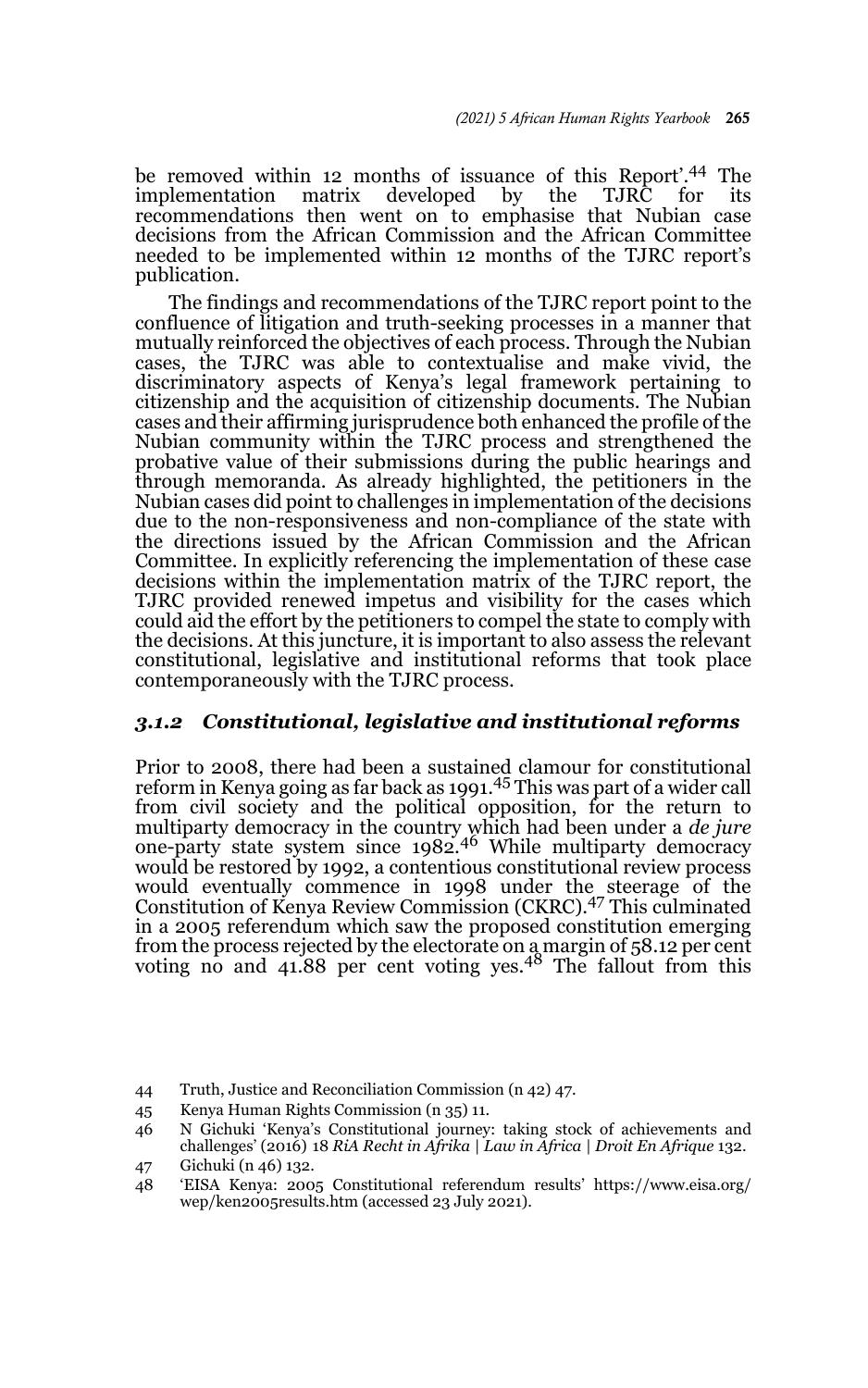referendum triggered political realignments that then led to the highly contested 2007 elections and their fractious aftermath.49

In the context of the KNDR, the resumption of constitutional reform was identified as one of the key prescriptions to address 'the underlying causes of the prevailing social tensions, instability and cycle of violence' that became devastatingly manifest in the aftermath of the country's 2007 elections.<sup>50</sup> These underlying causes were cited to include poverty, inequitable distribution of resources and segments of Kenyan society feeling that they were the subject of historical injustices and exclusion. Therefore, constitutional reform in this context became an instrument of redressing past violations and ushering in socioeconomic transformation as envisioned in the AUTJP.

Through the KNDR, the constitutional review process was revived by way of a legal framework which established a Committee of Experts (CoE) with a mandate to: harmonise prior draft proposals; identify contentious issues from the previous cycle of review and seek public input on these issues; conduct thematic consultations with various stakeholders; and submit a harmonised draft constitution to the National Assembly for approval after which the draft would be<br>subjected to a referendum.<sup>51</sup> The CoE discharged its mandate and the proposed constitution was ratified in a referendum on 4 August 2010 with 68.55 per cent of the votes cast being in favour of the proposal.<sup>52</sup> On 27 August 2010 the Constitution (2010 Constitution) was promulgated.

In addition to being hailed for the consultative process that informed its promulgation, the 2010 Constitution is characterised as a transformative constitution with its provisions being informed by an appreciation of the historical injustices that the society sought to remedy and envision a just future.<sup>53</sup> The Supreme Court of Kenya acknowledged as much when it stated that 'the avowed goal of today's Constitution is to institute *social change* and *reform*, through values such as *social justice, equality, devolution, human rights, rule of law, freedom and democracy.*' 54 It is through this prism that we should appreciate the impact of the 2010 Constitution in addressing historical injustices in as far as statelessness is concerned.

<sup>49</sup> A Songa 'Locating civil society in Kenya's transitional justice agenda: a reflection on the experience of the Kenya transitional justice network with the truth, justice and reconciliation commission' in Brankovic & van der Merwe (eds) *Advocating transitional justice in Africa: the role of civil society* (2018) 19.

<sup>50</sup> Truth, Justice, and Reconciliation Commission, 'KNDR Documents - Statement of Principles on Long-term Issues and Solutions Updated with Implementation Matrix' (2008) II Pre TJRC-Documents 5 https://digitalcommons.law. seattleu.edu/tjrc-pre/5 (accessed 2 February 2022).

<sup>51</sup> Gichuki (n 46) 132.

<sup>52 &#</sup>x27;EISA Kenya: 2010 Constitutional referendum results' https://www.eisa.org/ wep/ken2010referendum.htm (accessed 23 July 2021).

<sup>53</sup> F Githiru, 'Transformative constitutionalism, legal culture and the judiciary under the 2010 constitution of Kenya' Doctoral dissertation, University of Pretoria 2015 at 51 (on file with the author).

<sup>54</sup> *In the matter of the Speaker of the Senate & another* 2013 eKLR para 51.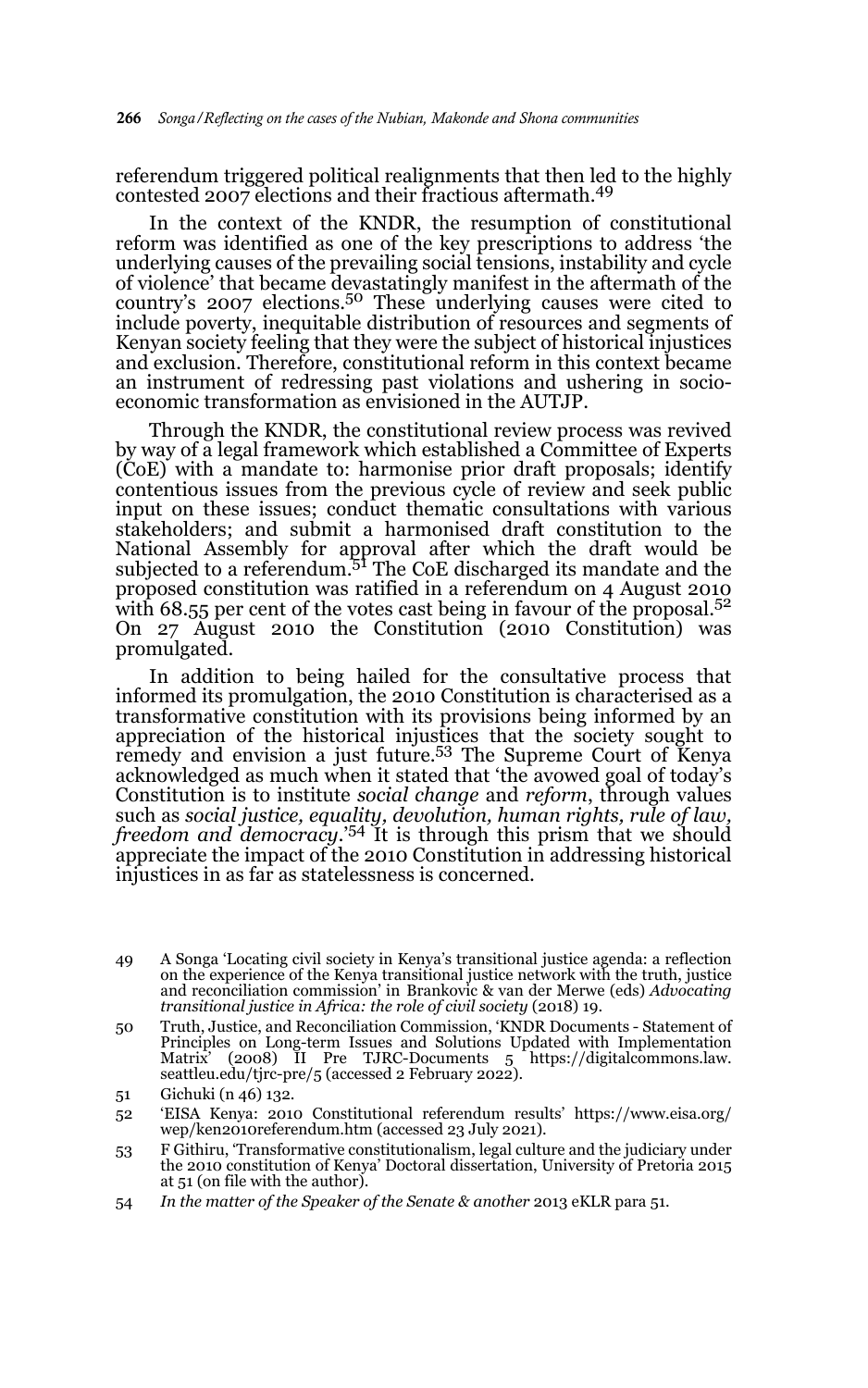One of the most impactful transformations brought about by the 2010 Constitution is in its bill of rights. It sets the purpose of the bill of rights as being 'to preserve the dignity of individuals and communities and to promote social justice and the realisation of the potential of all human beings'.<sup>55</sup> This heralded a significant departure from the previous constitutional order which accorded protections only to individual rights and catered only to civil and political rights.56 The 2010 Constitution contains provisions on equality and freedom from discrimination and most notably for the Nubian cases, it requires the state to institute 'legislative and other measures, including affirmative action programmes and policies designed to redress any disadvantage suffered by individuals or groups because of past discrimination<sup>'.57</sup> Article 28 recognises every person's inherent right to dignity while article 43 finally enshrines the economic and social rights which include the right to health, housing and reasonable standards of sanitation, adequate food of acceptable quality, clean and safe water in adequate quantities, social security and education.

Of note to the issues canvassed in the Nubian children's case, article 53(1)(a) of the 2010 Constitution establishes that every child has the right to a name and nationality from birth. Article 56 proceeds to require the state to institute affirmative action programmes to the benefit of minorities and marginalised within the arenas of political participation, education and economic fields, employment, the furtherance of their cultural values, languages and practices and reasonable access to basic amenities. Recalling the hurdles that the Nubian community faced in filing their case at the high court, article 22(b) of the 2010 Constitution now expands *locus standi* in the enforcement of the Bill of Rights to include 'a person acting as a member of, or in the interest of, a group or class of persons'. Furthermore, article 48 requires the state to ensure access to justice for all persons and that any related fees should not be prohibitive to this access.

Beyond the Bill of Rights, the 2010 Constitution at article 12(b) entitles every citizen to obtain a Kenyan passport as well as other documents of registration or identification that are issued by the state to citizens. This provides an opportunity to redress the historical discrimination and marginalisation faced by the Nubians and other marginalised communities as raised in the TJRC report. The 2010 Constitution also contains a provision on foundlings as article 14(4) states that '[a] child found in Kenya who is, or appears to be, less than eight years of age, and whose nationality and parents are not known, is presumed to be a citizen by birth.'

Legislatively, the Kenya Citizenship and Immigration Act, Cap 172 (KCA) provides a pathway for stateless persons to acquire citizenship by registration. Essentially, section 15 of the KCA allows stateless persons residing in Kenya to register as Kenyan citizens if: they have

- 55 Constitution (revised edition 2010) of Kenya art 19(2).
- 56 Constitution (repealed) of Kenya at chapter V.
- 57 Constitution (revised edition 2010) of Kenya art 27(6).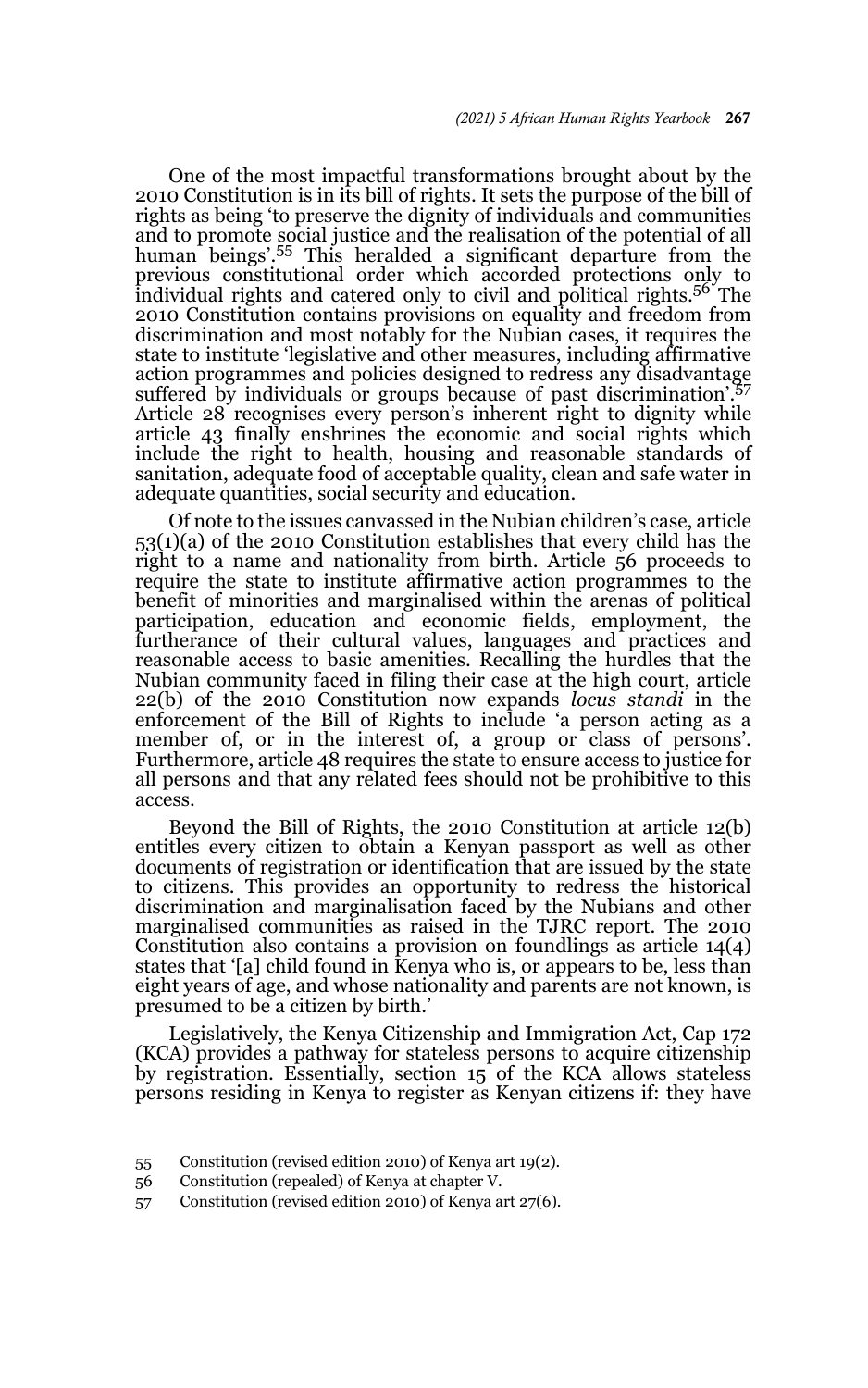adequate knowledge of Kiswahili or a local dialect; have not been convicted of an offence and sentenced to an imprisonment term of 3 years or longer; they intend upon registration, to continue to be permanent residents of Kenya or to maintain a close and continuing association with the country; and they understand the rights and duties of a citizen. These provisions were then institutionally operationalised on 21 August 2019 by way of a National Taskforce for the Identification and Registration of Eligible Stateless Persons in Kenya as Kenyan Citizens (National Taskforce).

The National Taskforce was mandated to carry out six tasks: to identify all those claiming stateless persons status in Kenya; to develop vetting, verification and eligibility criteria to be utilised in conjunction with a comprehensive stateless persons database; to develop the modalities, timelines and establish the cost ramifications that come with the identification and registration of stateless persons in the country; to develop a sensitisation programme for Kenya host communities so as to enable the seamless integration of stateless persons; to examine and recommend an appropriate legal and policy framework for undertaking the process; and to identify contemporary international best practices with regard to the management of stateless persons in the context of national security.58 The National Taskforce continues to undertake its mandate against the backdrop of an international commitment by the Kenyan government to 'complete legal reforms to address and remedy statelessness in Kenya permanently' by 2023.59

These developments demonstrate how strategic litigation coupled with legal and institutional reforms as induced by a transitional justice agenda converged to provide normative progress in the protection of stateless persons and providing them with a pathway to citizenship. One more essential ingredient is embedded in this arc of progress and is an essential factor to realising the promise of this progress. This is the agency and activism of the affected communities. Therefore, it is important to reflect on the experiences of the Makonde and Shona communities as a barometer for the efficacy of the constitutional and legislative safeguards that now exist for stateless persons in Kenya.

<sup>58 &#</sup>x27;National taskforce for the identification and registration of eligible stateless persons in Kenya as Kenyan citizens?: Citizenship rights in Africa initiative' https://citizenshiprightsafrica.org/national-taskforce-for-the-identification-andregistration-of-eligible-stateless-persons-in-kenya-as-kenyan-citizens/ (accessed 28 July 2021).

<sup>59 &#</sup>x27;Results of the high-level segment on statelessness', IBELONG (blog) https:// www.unhcr.org/ibelong/results-of-the-high-level-segment-on-statelessness/ (accessed 28 July 2021).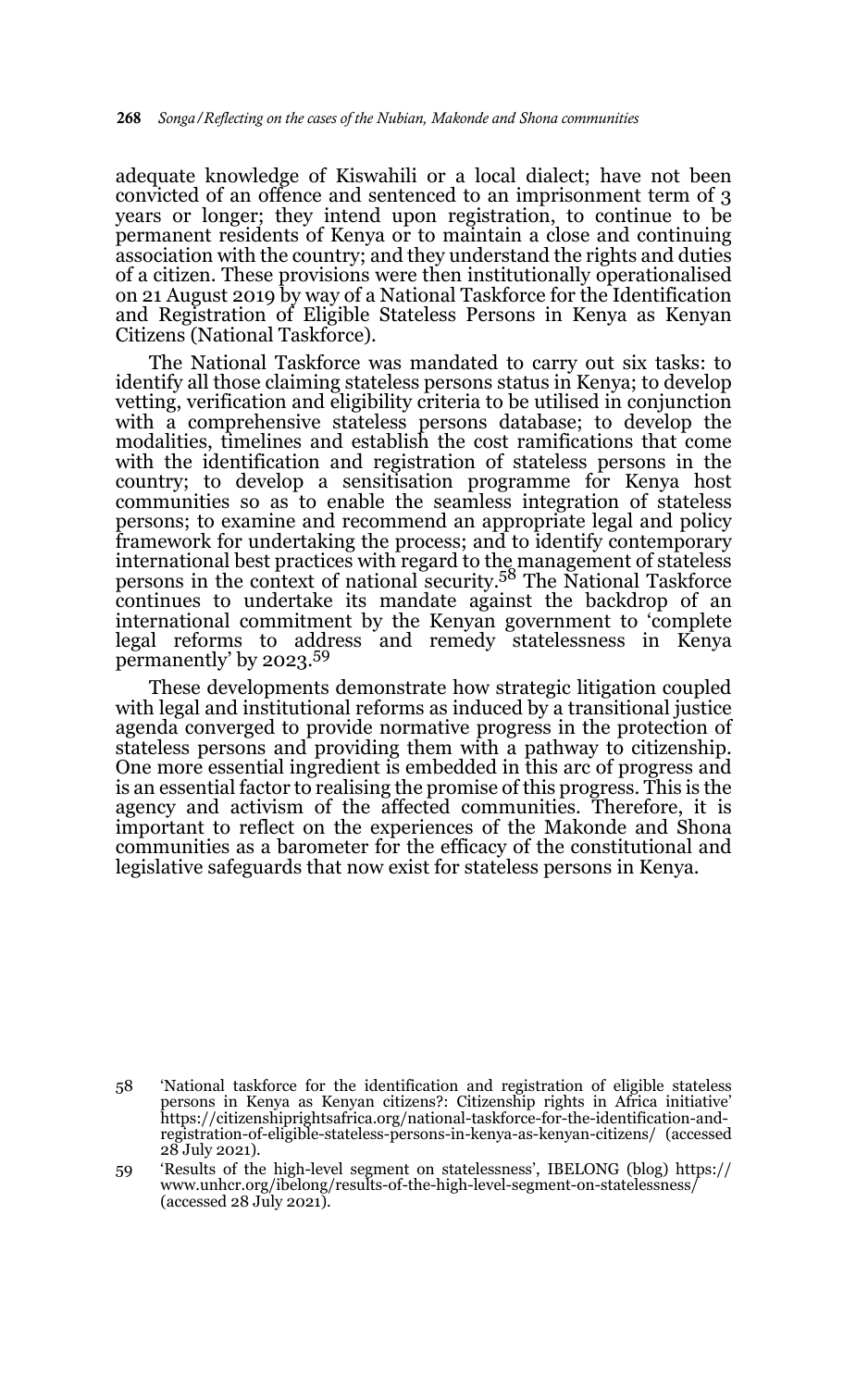# **4 LEVERAGING REFORM TO OBTAIN REDRESS THROUGH COMMUNITY ACTIVISM: THE CASE OF THE MAKONDE AND SHONA COMMUNITIES**

At the heart of the initiatives to advance the cause of stateless persons through litigation, the TJRC process and constitutional review, is community activism. Community activism denotes those initiatives that are aimed at structural transformation or the elimination of barriers with a view to improving lives at the individual and group level by eliminating prevailing conditions of discrimination or conditions of social, economic, political, cultural or environmental oppression.<sup>60</sup> Indeed, the impetus for the Nubian cases within the African human rights system was derived from the community itself which was already leading the charge to assert their "right to existence" as they decried discrimination at the hands of the Kenyan government.<sup>61</sup>

As already highlighted, the Nubian community alongside other minority communities represented themselves during the public hearings of the TJRC and vividly brought to light how citizenshiprelated discrimination opened the door to further violations of their civil and political rights. On constitutional review, the role of minority<br>communities is aptly captured as follows:<sup>62</sup>

Minorities engaged quite robustly with the constitutional review process from 2000 on. Their engagement focused on educating their communities on the review process, collecting community views and submitting memoranda to various institutions created to lead in Constitution making. There were common aspirations across many minority groups: juridical recognition of their identity, access to ancestral land and to participation in public life.

In addition to the direct agency exercised by communities, collaboration with non-governmental organisations (NGOs) has also been a key feature in accentuating the cause of stateless persons on various platforms. The Nubian cases were the result of collaboration between the community and NGOs who filed the cases on their behalf. It such collaboration that has emerged as essential in realising the promise of the post-2010 constitutional order. This section will now reflect on the collaboration between the Kenya Human Rights Commission (KHRC) and the Makonde and Shona communities in their quest to acquire Kenyan citizenship.

KHRC is considered as one of Kenya's premier NGOs with its founders being among the 'foremost leaders and activists in struggles for human rights and democratic reforms in Kenya'.<sup>63</sup> KHRC's vision is

63 'KHRC – About' https://www.khrc.or.ke/about-us.html (accessed 28 July 2021).

<sup>60 &#</sup>x27;An introduction to community activism' https://nursekey.com/an-introductionto-community-activism/ (accessed on  $28$  July  $2021$ ).

<sup>61 &#</sup>x27;Nubians in Kenya appeal for their "right to existence"' https:// www.opensocietyfoundations.org/newsroom/nubians-kenya-appeal-their-rightexistence (accessed 28 July 2021).

<sup>62</sup> Minority rights group international 'Kenya at 50: unrealized rights of minorities and indigenous peoples' (2012) 16.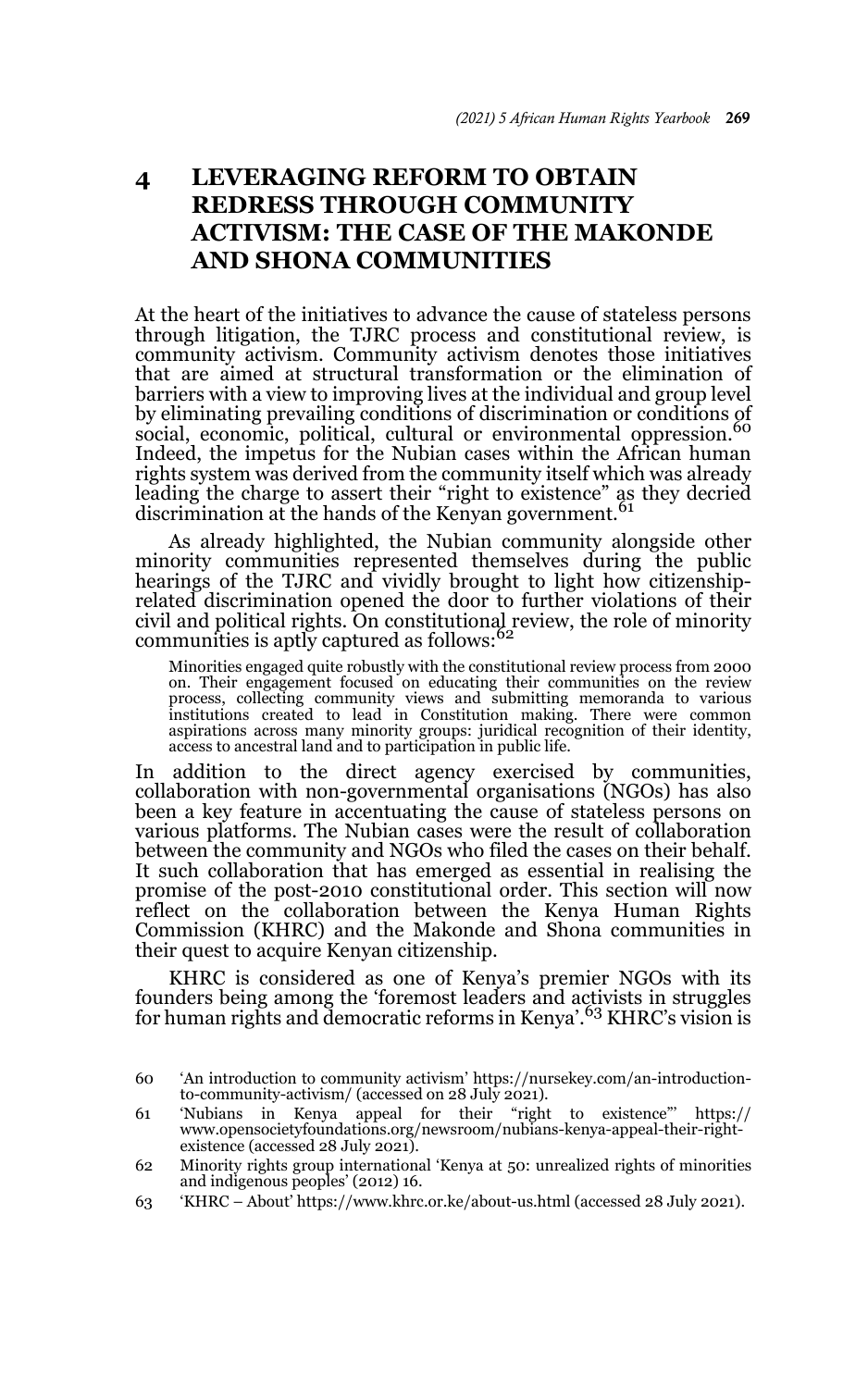to realise a human rights state and society and a key aspect of this is to work at the community level, especially with Human Rights Networks (HURINETs) which they work with communities to establish and incubate into stand-alone organisations that can independently advance the protection of human rights. This approach is explained in their theory of change as follows:<sup>64</sup>

It is by working with the people and communities at their own level, on what is of value to them; and enabling them to understand, articulate and defend their rights, that they can effectively hold violators and duty bearers accountable.

We remain persuaded that this people and justice-centred framework of engagement will go a long way in limiting the unequal power relations that deepen impunity

It is in this context that KHRC has worked on the issue of statelessness and partnered in particular with the Makonde and Shona communities in their quest to obtain Kenyan citizenship.

### **4.1 The Makonde and the great trek to end statelessness**

The Makonde are a Bantu speaking community whose origins are in the Mwende district of Cabo Delgado province of the Republic of Mozambique. As early as 1948, a section of the community migrated to Kenya first as labourers recruited during the British colonial era to work in sisal plantations in the Kwale, Kilifi and Taita Taveta regions of Kenya's coast.<sup>65</sup> They would eventually be joined by exiled freedom fighters from Mozambique's struggle for independence and refugees<br>fleeing subsequent civil war in the country.<sup>66</sup> The Makonde community in Kenya is estimated to stand at  $4\,000$  people.<sup>67</sup> In the aftermath of Kenya's independence, the Makonde working in the sisal plantations were neither repatriated, granted work permits nor granted Kenyan citizenship. In a similar fashion to the Nubian community, the Makonde then endured discrimination as well violations in the realm of public participation and with regard to their economic, social and cultural rights. However, the post-2010 legal framework on addressing statelessness provided an opportunity to finally redress the historical violations endured by the Makonde and other similar communities.

In August 2016, the Makonde approached KHRC for assistance in being duly registered as Kenyan citizens. In partnership with Haki Centre which began as one of its HURINETs, KHRC convened a civil society initiative to assist the Makonde and this commenced with a factfinding mission to fully ascertain the conditions of the community. The fact-finding mission confirmed the community's reality of discrimination and exclusion that emanated from being stateless and

<sup>64 &#</sup>x27;KHRC – Theory of change' https://www.khrc.or.ke/about-us/theory-ofchange.html (accessed 28 July 2021).

<sup>65</sup> United Nations High Commissioner for Refugees (UNHCR) 'The Makonde of Kenya: the struggle to belong' (2015) 3.

<sup>66</sup> UNHCR (n 65).

<sup>67</sup> UNHCR (n 65).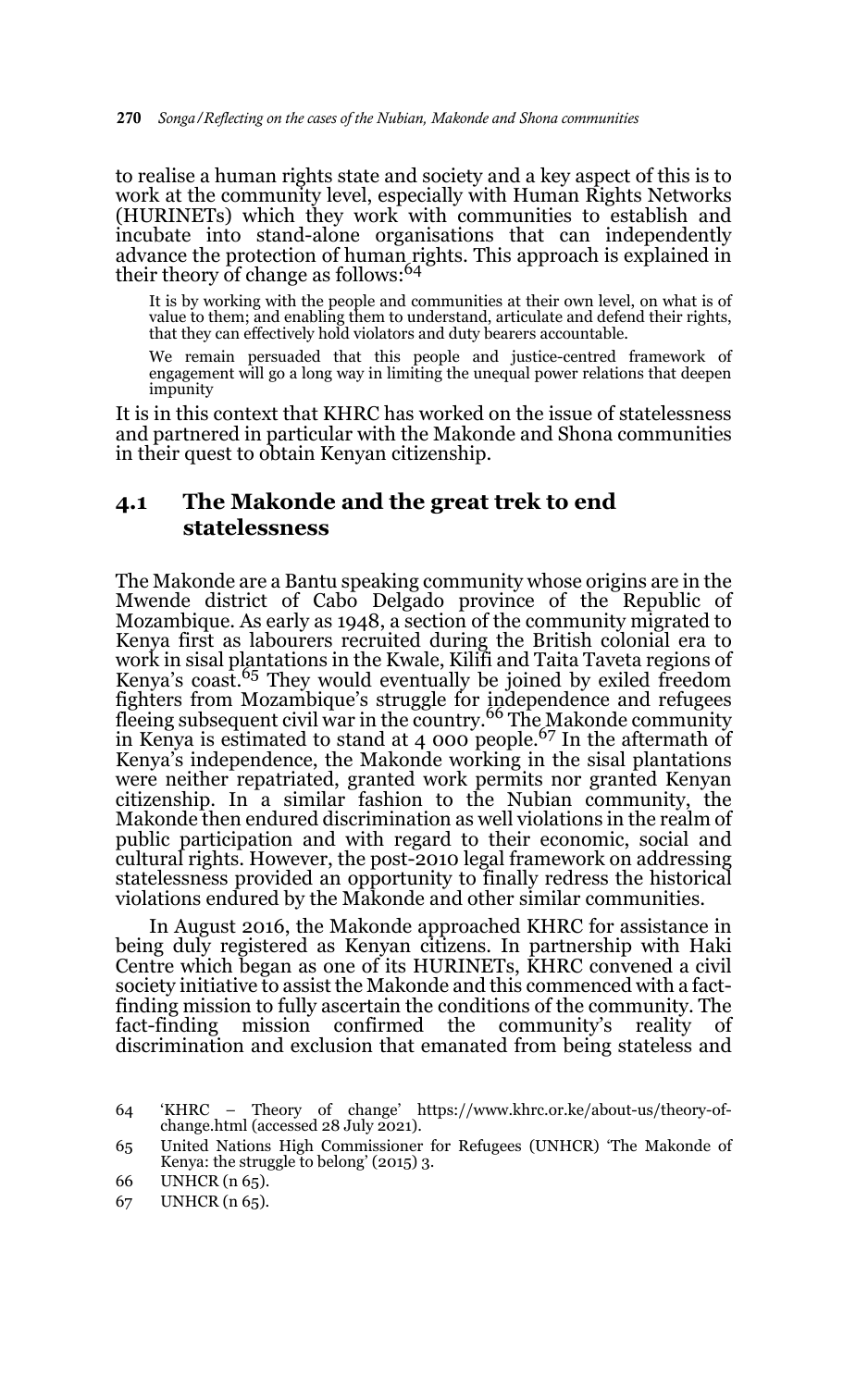KHRC embarked on engagements with county-based and national officials to see if the Makonde's plight could be immediately addressed. With these engagements having limited traction, the Makonde alongside KHRC and its partners resolved to mount a public campaign in the form of 'Trekking against statelessness', which would see the Makonde trek from their homes in Kwale County to State House in Nairobi where the President resides. In doing so, the Makonde were 'boldly and publicly stating their claim to Kenyan citizenship and asserting their right to state recognition as a moral as well as legal right'.<sup>6</sup>

With their civil society partners in tow, the Makonde flagged off their trek to State House Nairobi on 10 October 2016. Almost immediately, the community encountered their first hurdle as the government's Coast Regional Coordinator halted the human convoy as he and the Kwale County Commissioner sought to dissuade the<br>Makonde from proceeding with the trek.<sup>69</sup> However, the Makonde remained resolute with their chairperson, Thomas Nguli insisting: 'We have decided to go State House, Nairobi because all relevant government officials say all our issues can only be resolved in Nairobi'.70 On 13 October 2016, the convoy made it to Nairobi where another convoy of friends and supporters seeking to stand in solidarity with the community joined them. A final standoff would ensue with the Nairobi police seeking to stop the convoy but this time, the Cabinet Secretary for Interior would intervene and announce to an elated group that President Uhuru Kenyatta had agreed to accord them audience.<sup>71</sup>

After years of seeking state recognition, the Makonde were escorted to State House under the protection of the police who had sought to disperse them only moments earlier. On arrival at State House, President Kenyatta acknowledged their plight and undertook to have them registered as Kenyan citizens by the close of 2016. He stated:<sup>72</sup>

I apologize on behalf of my government and that of previous governments for having lived in this condition for so long. You are not visitors in this country, and I order that by the time I come to Mombasa in December the people should be registered.

On 1 February 2017, President Kenyatta visited Kwale County and presided over the issuance of 1 496 citizenship certificates, 1 176 identity cards and 1731 birth certificates to the Makonde community.<sup>73</sup> In addition to declaring the Makonde the 43rd tribe of Kenya, President Kenyatta also directed that the community benefits from affirmative

69 'KHRC - The Makonde community finally recognized as Kenyan citizens' https:// www.khrc.or.ke/2015-03-04-10-37-01/blog/561-the-makonde-communityfinally-recognized-as-kenyan-citizens.html (accessed 9 July 2021).

<sup>68</sup> Kenya Human Rights Commission 'Annual report 2016-2017' (2017) 33.

<sup>70</sup> KHRC (n 69).

<sup>71</sup> KHRC *The Journey of the Makonde to citizenship 14 mins English* https:// www.youtube.com/watch?v=-PG8chfAX\_U (accessed 29 July 2021).

<sup>72</sup> KHRC (n 69).

<sup>73 &#</sup>x27;President Kenyatta issues key citizenship documents to Makonde community | The presidency' https://www.president.go.ke/2017/02/01/president-kenyattaissues-key-citizenship-documents-to-makonde-community/ (accessed 29 July 2021).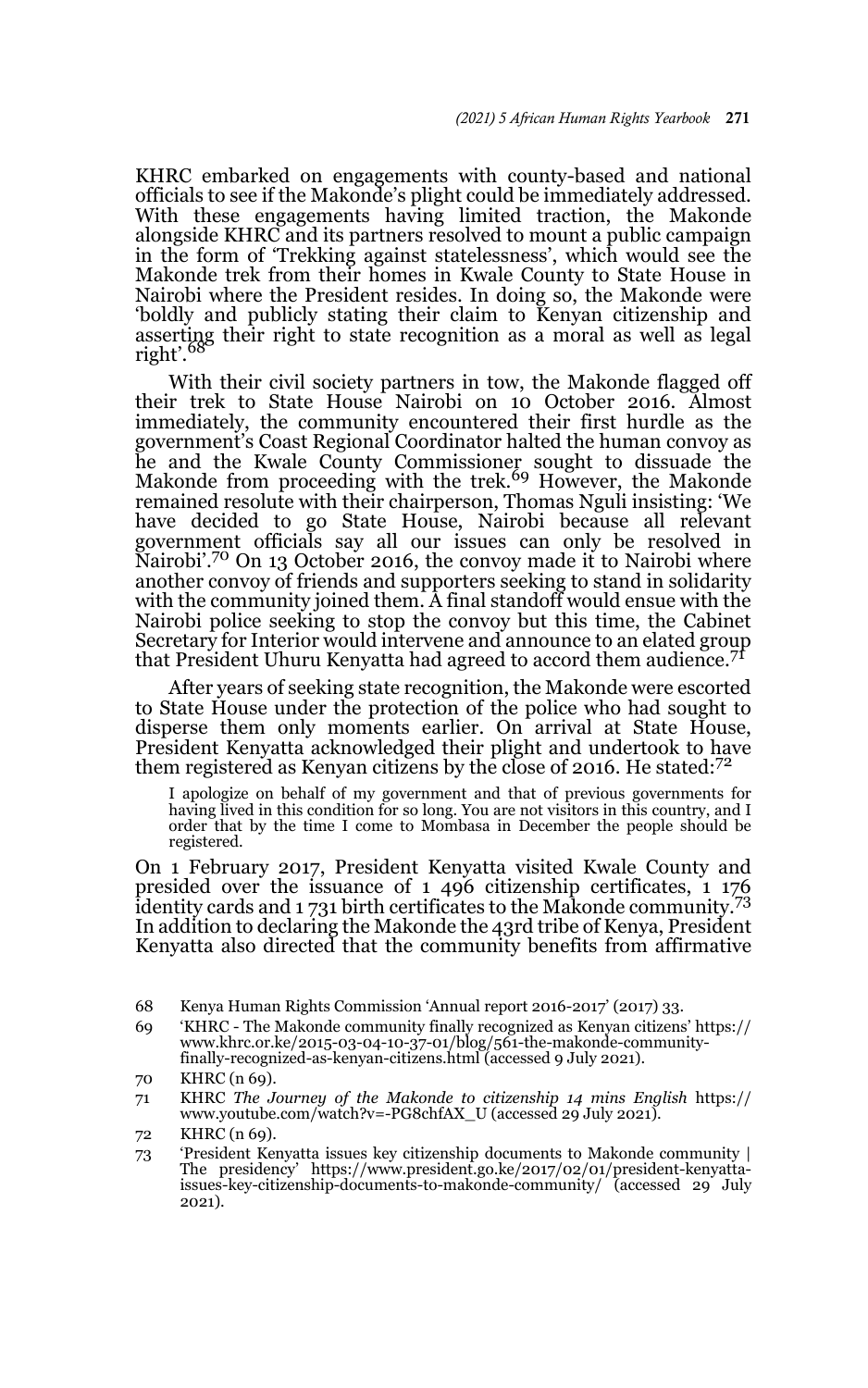measures including being prioritised in the recruitment of the police and military as well as in other government jobs and that the elderly, orphans and persons with disability in the community be registered and benefit from the government's cash transfer programme.74 The Makonde were also registered as voters. The Makonde experience stands out as an illustration of how a community's tenacity and resilience coupled with civil society support, harnessed the legacy of strategic litigation as well as reforms under a transitional justice agenda to obtain a positive outcome in the eradication of statelessness.

### **4.2 The Shona's pilgrimage to citizenship**

On the back of a successful campaign with the Makonde, KHRC would in 2018 embark on a partnership with the Shona community in Kenya to aid in their quest for Kenyan citizenship. In fact, the community approached KHRC on the basis of a referral by a government official who had observed the successful efforts of the Makonde.<sup>75</sup> The work commenced with an assessment which had the primary aim of establishing the citizenship status of the community. The assessment also aimed to: generate a cohesive narrative on the life of the Shona in Kenya; to illuminate the economic status and cultural practices of the community; to ascertain the impact of statelessness on the community's enjoyment of human rights; to assess the interventions that had been undertaken thus far to address the community's statelessness; and to document individual stories of interest that would help shed a light on the overall plight of the community.<sup>76</sup>

The Shona whose origins lie in Zimbabwe and parts of Zambia and Mozambique, came to Kenya as Christian missionaries with the initial group arriving between 1959 and 1961.77 While they initially settled within the modern day Nairobi and Kiambu counties, they have since spread out to other areas of the country. Despite their presence predating Kenya's independence, the stringent legal provisions on citizenship prior to 2010 meant the Shona did not acquire Kenyan citizenship. KHRC's assessment placed the Shona population in Kenya at approximately 2,300 and that it was only as recently as July 2019 that  $597$  Shona children were issued with birth certificates.<sup>78</sup>

After concluding the initial assessment, KHRC published a report and proceeded to enhance the profile of the Shona and their plight by availing opportunities for conventional and social media coverage.<sup>79</sup> This was also accompanied with facilitating direct access to policy

- 78 KHRC (n 76) 3.
- 79 KHRC (n 75).

<sup>74</sup> The presidency (n 73).

<sup>75 &#</sup>x27;KHRC – End of statelessness for the Shona in Kenya: The journey towards citizenship' https://www.khrc.or.ke/2015-03-04-10-37-01/blog/733-end-ofstatelessness-for-the-shona-in-kenya-the-journey-towards-citizenship.html (accessed 31 July 2021).

<sup>76</sup> KHRC 'African missionaries in identity limbo: the Shona of Kenya' (2020) 1.

<sup>77</sup> KHRC (n 76) 1.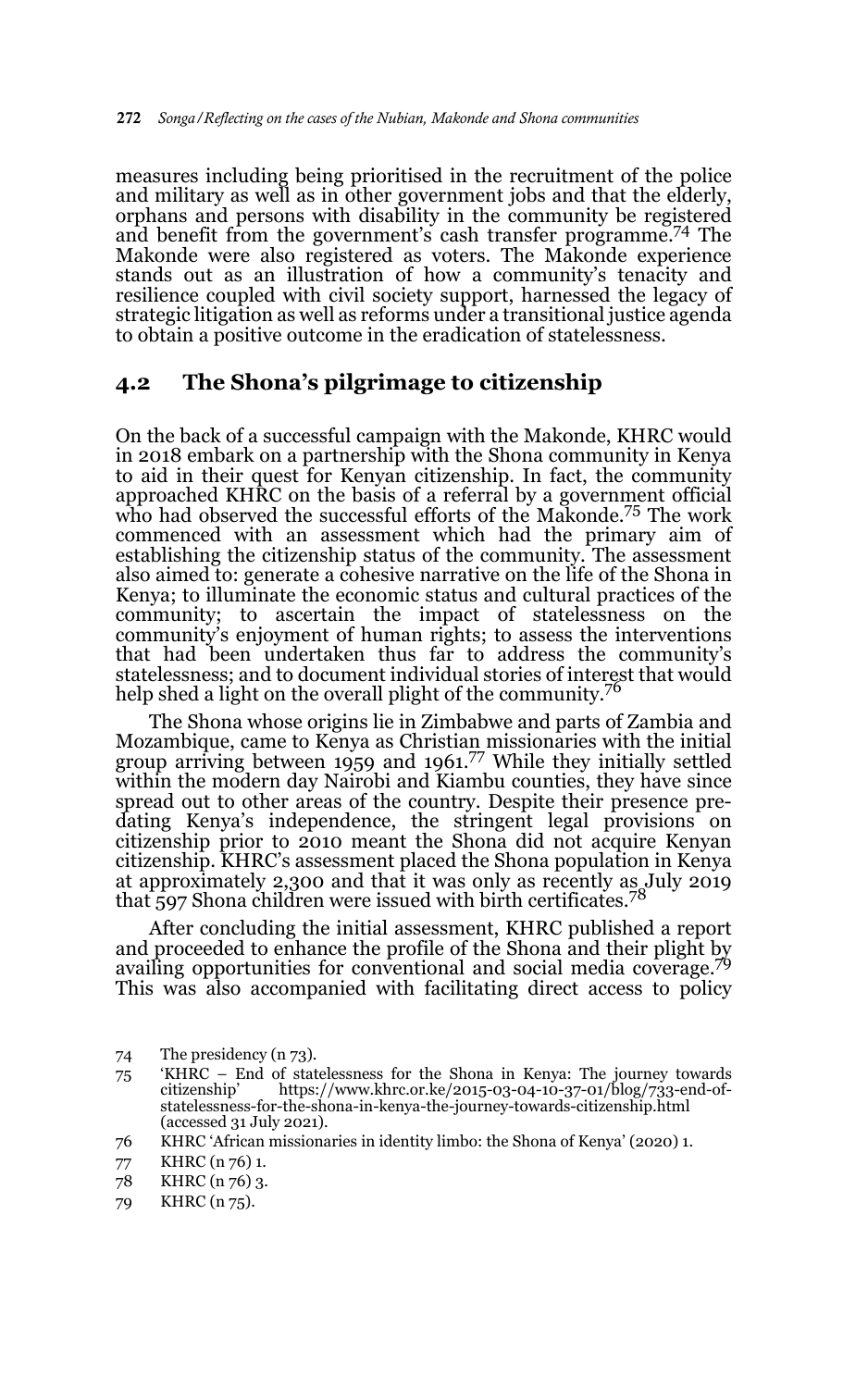makers for the community to make their case. This yielded the positive result of the Kiambu County Assembly passing a motion calling on the national government to recognise the Shona and grant them Kenyan citizenship. The motion expressed as follows:<sup>80</sup>

Guided by the principles of the intergovernmental relations structure and in particular, the requirement for consultations and cooperation as provided under Article 6(2) of the Constitution as well as institutionalized protection of marginalized groups; this Assembly therefore urges both levels of government through the relevant Organs to:

- Recognize the existence of the Shona community and their contribution to the County of Kiambu and the Republic of Kenya; and,
- (ii) Take urgent legal and/or administrative measures to address the plight of this community including granting them Kenyan citizenship so as to ensure that their children born in Kiambu County are registered in order to access education, health care in case of admission to hospital and other public services.

This pivotal development was down to the direct agency and tenacity of the Shona community who collected signatures to aid the petition which moved the Kiambu County Assembly to pass the motion. They also made sure that a representation of the community attended the session in which the motion was discussed. With the help of KHRC and UNHCR, April 2019 would see two members of the Shona community accorded an opportunity to address the Ministerial Conference on the Eradication of Statelessness in the Great Lakes Region. The community representatives who spoke to the realities of lost education opportunities and non-recognition, extracted a commitment from Kenya's Ministry for Interior and Coordination and National Government to 'By 2020, recognise and register as Kenyan citizens members of the Shona community, who qualify for citizenship under the law'.<sup>81</sup> This was a pivotal turning point for the Shona and the government began actualising this pledge by issuing over 600 young Shona community members with birth certificates in August 2019.<sup>82</sup>

To maintain the momentum, the KHRC partnered with the Shona community to help them undertake a 3-day pilgrimage and prayer for citizenship from 14-16 October 2020 that targeted the Kiambu County government and assembly as well as the National Assembly. This culminated in an inter-faith prayer session at the iconic Uhuru Park in Nairobi.<sup>83</sup> Soon after, the National Taskforce requested KHRC and UNHCR to support the Shona in their citizenship applications. The result was 1 730 applications from the community to the immigration

<sup>80</sup> Kiambu county assembly- second assembly (No 18) third session afternoon sitting (045), 20 March 2019 'Motion-recognition of Shona people a stateless community living in the county'.

<sup>81 &#</sup>x27;Outcome document – Ministerial conference on the eradication of statelessness in the Great Lakes Region (16-18 April 2019, Nairobi) – World' https://relief web.int/report/world/outcome-document-ministerial-conference-eradicationstateless ness-great-lakes-region-16 (accessed 2 August 2021).

<sup>82 &#</sup>x27;End of Statelessness in sight for Shona as Kenya issues birth certificates', *Reuters*, 8 October 2019, https://www.reuters.com/article/us-global-rights-state less-kenya-feature-idUSKBN1WN15Q.

<sup>83</sup> KHRC (n 75).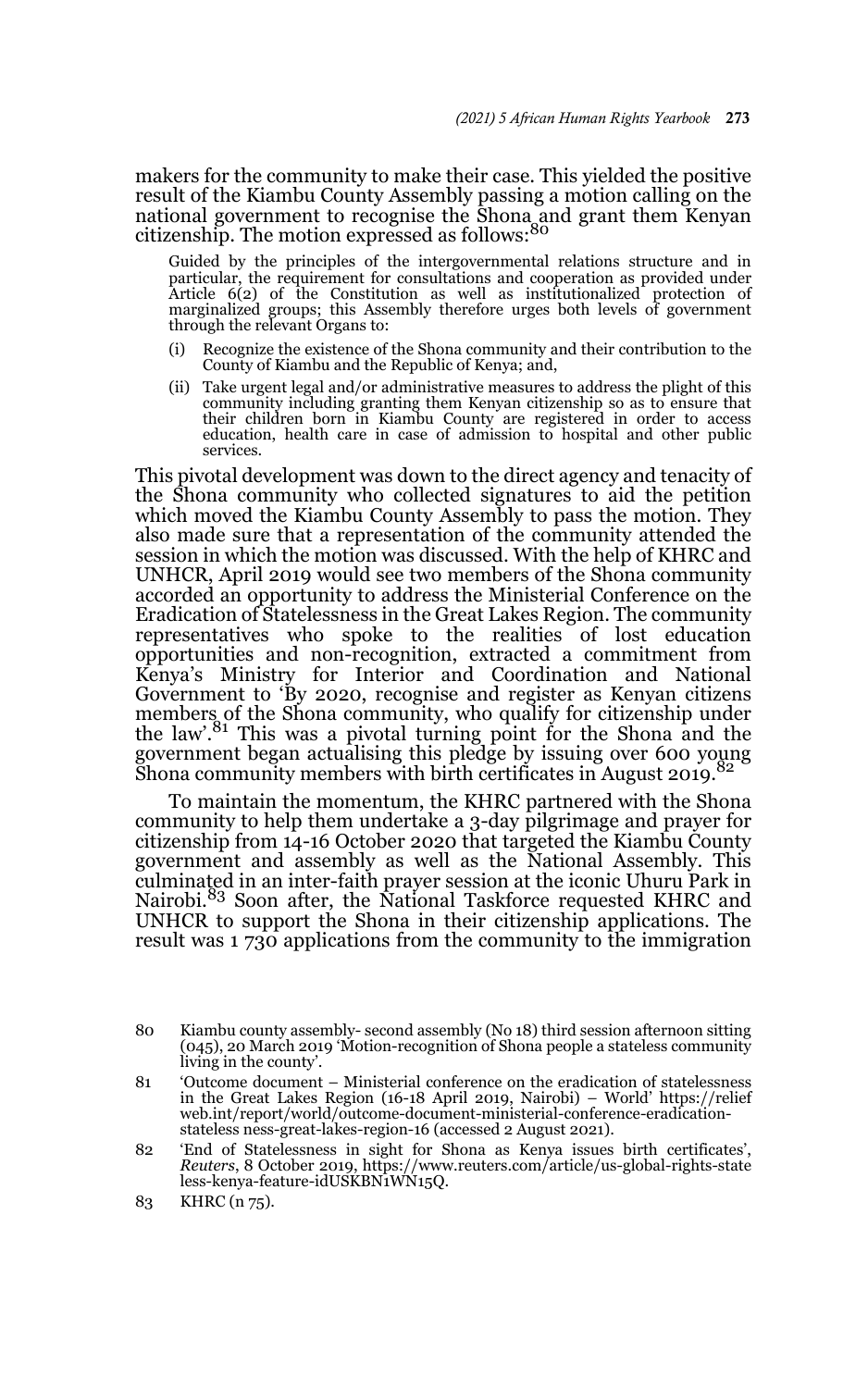department.84 On 12 December 2020 during Kenya's 57th *Jamhuri* day (the day Kenya was declared a republic) celebrations, President Kenyatta announced that 1 670 members of the Shona community would be granted Kenyan citizenship alongside 1 300 stateless persons of Rwandan descent.85 On 28 July 2021, 1 649 Shona community members finally received their Kenyan national identity cards at a ceremony in Nairobi.<sup>86</sup>

# **5 CONCLUSION**

In the post-2010 era, Kenya has made huge strides towards the eradication of statelessness. This is evident in the provisions of the 2010 Constitution as well as in the legal and institutional frameworks that govern citizenship and migration issues. It is also evident that this journey is greatly informed by the efforts of the affected communities, their partners in civil society and the convergence of strategic litigation with transitional justice measures. The Nubian cases within the African human rights system served to amplify not only the plight of this community but that of other communities also affected by Kenya's discriminatory laws and administrative measures where citizenship was concerned. Beyond prescribing specific remedies for the Nubian community, the decisions in these cases also prescribed legal and institutional reforms which would benefit all stateless persons in Kenya. Importantly, these cases underscored that stateless persons in Kenya are protected by the African Charter even when such protections were not availed within the country's prevailing constitution.

When Kenya arrived at a transitional moment in 2008, the jurisprudence from the Nubian cases became valuable blueprints for the reforms to redress the historical injustices of statelessness that had been previously acknowledged but remained unaddressed. The TJRC utilised the Nubian cases to illustrate the problem of statelessness and echoed the recommendations for reform that were issued by the African Commission and the African Committee. In explicitly calling for these decisions to be implemented, the TJRC acknowledged that the Nubian community and other minority communities had utilised litigation as a tool for transformation and remedying the past.

While causation cannot be ascertained, it is evident that amplification of the Nubian cause through litigation and through the partnerships they enlisted along the way, saw the issue of discriminatory practices in the arena of citizenship raised during the constitutional review process. The result is the 2010 Constitution with

<sup>84</sup> KHRC (n 75).

<sup>85 &#</sup>x27;UNHCR Applauds Kenya's decision to resolve the statelessness of the Shona and other communities – Kenya' https://reliefweb.int/report/kenya/unhcr-applaudskenya-s-decision-resolve-statelessness-shona-and-other-communities (accessed 2 August 2021).

<sup>86 &#</sup>x27;Stateless Shona community gets Kenyan citizenship' https://www.aa.com.tr/en/ africa/stateless-shona-community-gets-kenyan-citizenship/2317077 (accessed 2 August 2021).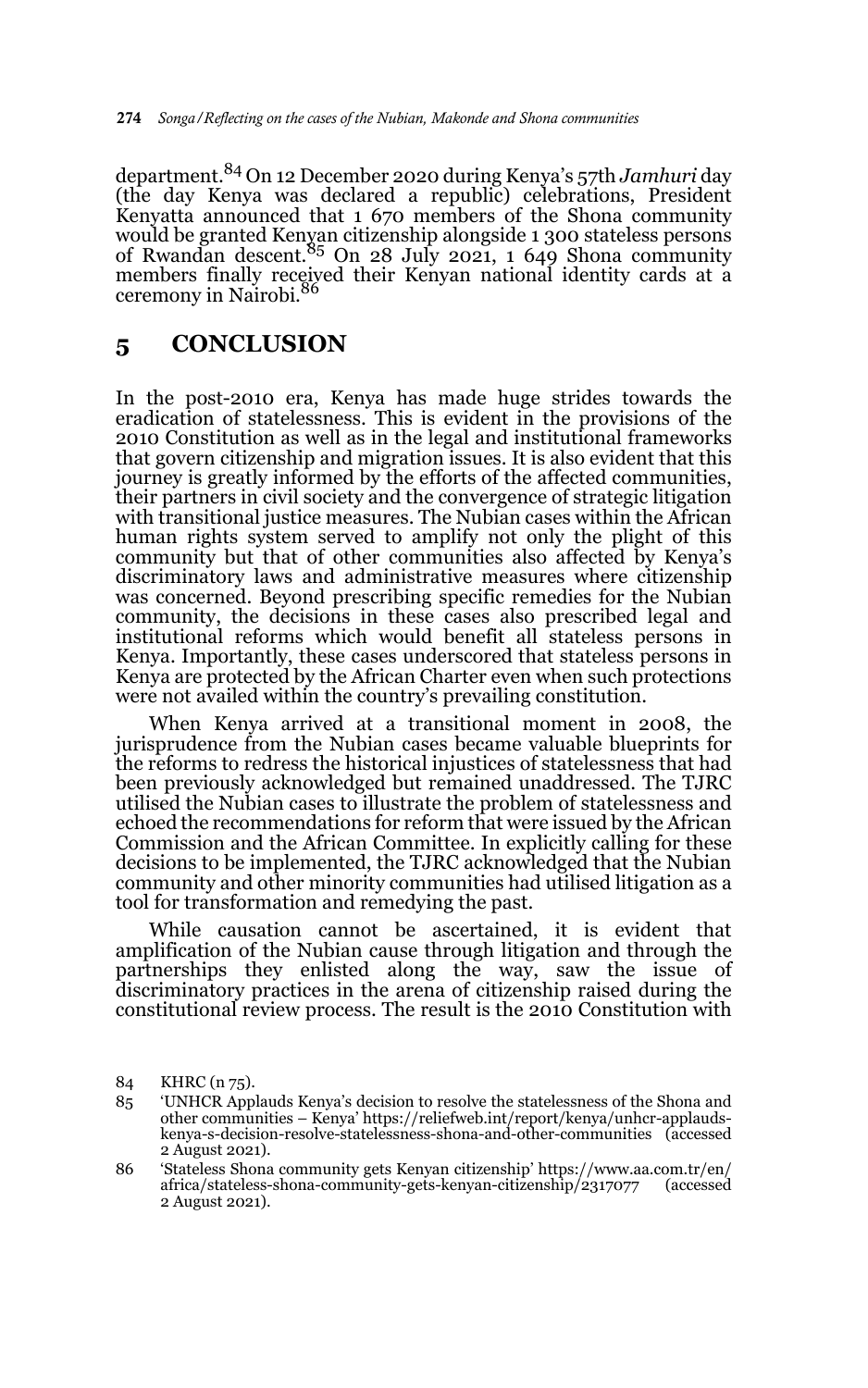clauses that prohibit discrimination, advance access to justice and equality under the law and offers protection for marginalised groups within the bill of rights. Additionally, the chapter on citizenship reiterates every citizen's right to access identity documents, it eradicates gender-based discrimination in as far as conferring citizenship is concerned and provides a pathway to citizenship for foundlings.

Yet, the promise of the 2010 Constitution lies in whether the affected communities can effectively assert these rights and obtain remedies where these rights are violated. The experiences of the Makonde and Shona communities have demonstrated the importance of community-led activism in conjunction with strategic support from NGOs. The campaigns by these communities actualised these constitutional safeguards as many of them received identity documents for the first time. This has in turn unlocked access to essential services such as education and health while also making them eligible for affirmative measures to remedy decades of marginalisation. Through a blend of civic action and strategic engagement with state actors, the Kenyan government moved from an ambivalent implementer of its obligations on addressing statelessness to a proactive one as seen in the establishment of a National Taskforce and closely collaborating with NGOs to see that all stateless persons in the country are duly registered and obtain Kenyan citizenship.

The journey is far from complete. The Nubian community and other marginalised groups continue to experience discriminatory practices in the acquisition of identity documents at the administrative level. The government has also sought to integrate government services by issuing every individual with a *huduma* number, which they define as 'a unique and permanent personal identification number randomly assigned to every resident individual at birth or upon registration/ enrolment and only expires or is retired upon the death of the individual'.<sup>87</sup> This is particularly worrying for those communities that have faced difficulties in accessing birth certificates and other identity documents since they would not be able to migrate to the *huduma* platform. At the time of writing, this issue was the subject of ongoing litigation at Kenya's Court of Appeal with one of the appellants being the Nubian Rights Forum, which is seeking to have the court address among other things, the risk of exclusion brought about by this system.

Ultimately, the issues of statelessness and citizenship related discrimination remain an ongoing concern in Kenya. However, unlike in the pre-2010 dispensation, the constitutional and legislative frameworks lean towards protection of the affected communities. Furthermore, the experiences of the Nubian, Makonde and Shona communities have revealed that the next phase of ensuring

<sup>87 &#</sup>x27;FAQs' *Huduma Namba* (blog) https://www.hudumanamba.go.ke/faqs/ (accessed 2 August 2021).

<sup>88</sup> *Nubian Rights Forum et al v the Honourable Attorney General of Kenya et al* https://www.justiceinitiative.org/litigation/nubian-rights-forum-et-al-v-the-hon ourable-attorney-general-of-kenya-et-al-niims-case (accessed 2 August 2021).